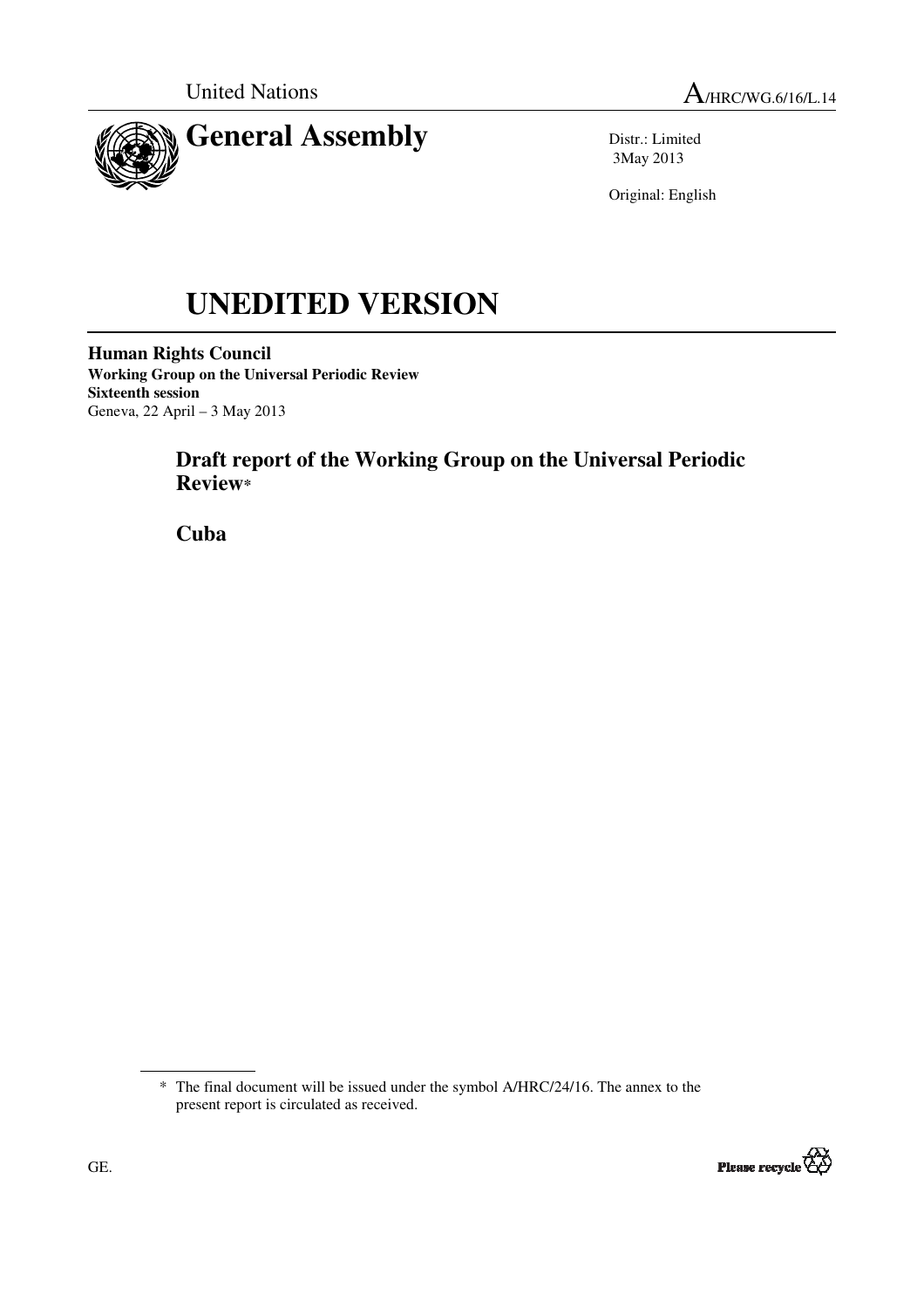#### **A/HRC/WG.6/16/L.13**

# Contents

|       |    | Paragraphs | Page |
|-------|----|------------|------|
|       |    | $1 - 4$    | 3    |
|       |    | $5 - 169$  | 3    |
|       | A. | $5 - 26$   | 3    |
|       | B. | $27 - 169$ | 5    |
| П.    |    | 170–171    |      |
| Annex |    |            |      |
|       |    |            | 29   |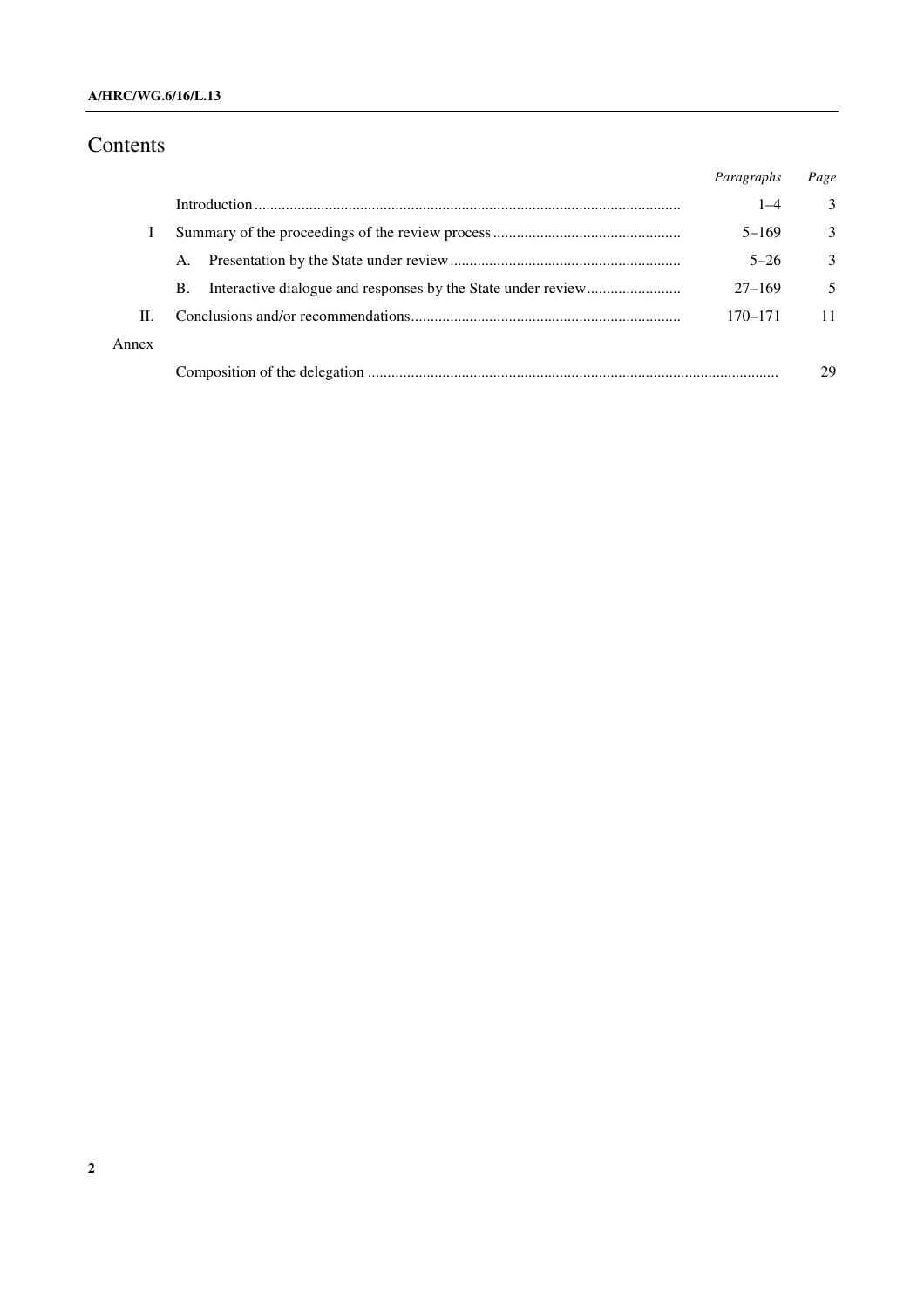## **Introduction**

1. The Working Group on the Universal Periodic Review (UPR), established in accordance with Human Rights Council resolution 5/1 of 18 June 2007, held its sixteenth session from 22 April to 3 May 2013. The review of Cuba was held at the 16th meeting on 1 May 2013. The delegation of Cuba was headed by H.E Mr. Bruno Rodriguez Parilla, Minister of Foreign Affairs. At its 18th meeting held on 3 May 2013, the Working Group adopted the report on Cuba.

2. On 14 January 2013, the Human Rights Council selected the following group of rapporteurs (troika) to facilitate the review of Cuba: Guatemala, Montenegro and Thailand.

3. In accordance with paragraph 15 of the annex to resolution 5/1 and paragraph 5 of the annex to resolution 16/21, the following documents were issued for the review of Cuba:

 (a) A national report submitted/written presentation made in accordance with paragraph 15 (a) (A/HRC/WG.6/16/CUB/1);

 (b) A compilation prepared by OHCHR in accordance with paragraph 15 (b) (A/HRC/WG.6/16/CUB/2) and (A/HRC/WG.6/16/CUB/2/Corr.1).

 (c) A summary prepared by OHCHR in accordance with paragraph 15 (c) (A/HRC/WG.6/16/CUB/3) and (A/HRC/WG.16/CUB/3/Corr.2).

4. A list of questions prepared in advance by Germany; Netherlands; Montenegro; Norway; Slovenia Sweden; Czech Republic; United Kingdom of Great Britain and Northern Ireland was transmitted to Cuba through the troika. These questions are available on the extranet of the UPR.

## **I. Summary of the proceedings of the review process**

#### **A. Presentation by the State under review**

5. The Delegation of Cuba indicated that the economic, political and media blockade imposed by the United States is a mass, flagrant and systematic violation of human rights which causes damages, scarcities and hardships, but has not managed to hinder the provision of equal opportunities, the equitable distribution of wealth or the realization of social justice.

6. The relentless attempts by the United States to impose a "change of regime" on the Cuban people is a serious violation of its right to self-determination, which has failed to prevent the active, democratic and direct participation of its citizens in the construction of its constitutional order, the decisions adopted by its government or the election of its authorities.

7. Cuba is a State where there has not been a single extrajudicial execution; where there are no tortured or disappeared persons-

8. This report is the result of a broad and participatory process of consultations which involved several governmental institutions, the Parliament, several civil society organizations and other relevant institutions.

9. Significant economic and social changes have taken place since Cuba's first presentation before this mechanism back in 2009. We have moved forward in the process of institutional development; we have continued to improve citizens' participation and control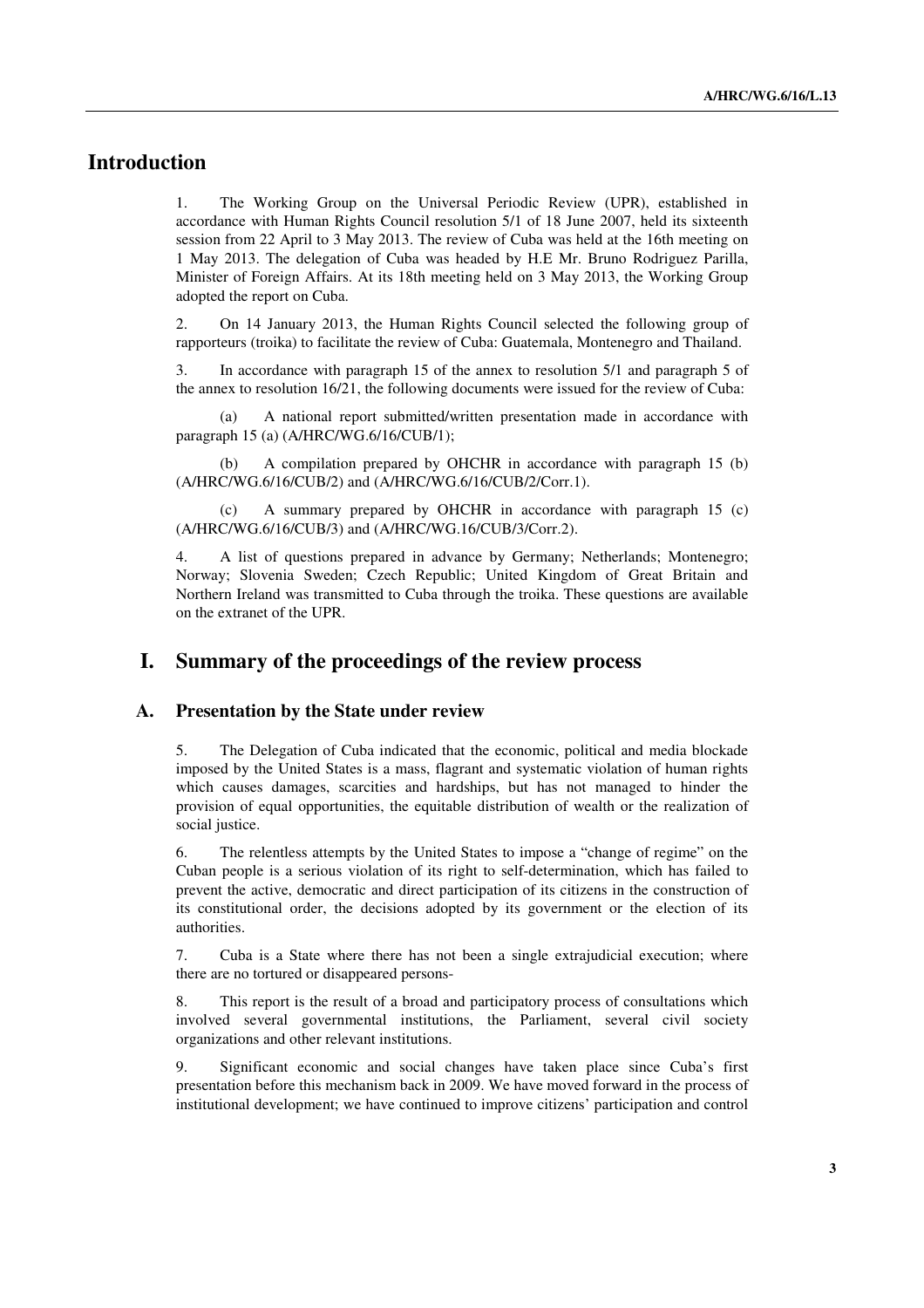as the fundamental basis of our democracy and upheld our efforts to achieve a sustainable development with social justice.

10. Cuba remains committed to its irrevocable determination to move forward with its socialist, autochthonous, original, democratic and openly participatory development.

11. We have not come here to present a completed work. Neither do we accept the existence of a unique or universal democracy model, much less the imposition of the political system of the western industrialized countries.

12. One of the most transcendental developments occurred since the last session was the adoption by the National People's Power Assembly of the Guidelines for the Economic and Social Policy of Cuba, which are a set of essential decisions aimed at the updating of the Cuban economic and social model as well as a government program.

13. The system for the legal protection of human rights in Cuba is not confined to a description in the Constitution. Human rights are duly developed and guaranteed in other substantive and procedural provisions in force, in accordance with the rights enshrined in the Universal Declaration and all other international human rights instruments.

14. The right to free universal education and health is guaranteed to everyone. The rights to life, liberty and security of persons are based on the principle of respect for human dignity and are the fundamental pillars in all the actions undertaken by the Cuban authorities and the functioning of the entire society.

15. Five Cuban anti-terrorists who are suffering an unjust and prolonged incarceration in the United States are devoid of every protection. Their legal defense was hindered and they were subject to cruel, inhumane and degrading treatments and several of them have not been allowed to be visited by their relatives.

16. Cuba recognizes respects and guarantees religious liberty without any discrimination whatsoever. All citizens' rights to freedoms of opinion, expression, information and press are recognized.

17. Democratization of Internet is urgently needed as well as the transfer of resources and suitable technologies for social communication.

18. Between 2010 and 2013 the United States has allocated 191.7 million dollars to the funding of organizations and hirelings, the use of information technologies for subversive purposes and illegal radio and television broadcasts intended to bring about a change of regime in Cuba.

19. In Cuba equality and non-discrimination are fully guaranteed. The Cuban government continues to implement a series of laws, policies and programs aimed at upholding of those principles.

20. Institutional racism was eradicated. We feel proud of our African heritage. Recently, a decision has been taken to appoint one Vice President of the Council of State to follow up and monitor the struggle against racism and racial discrimination. Similarly, the First Vice President of the Council of State and of Ministers was invested with powers to protect and oversee the exercise of children's rights.

21. The struggle against discrimination based on sexual orientation is another area where we have recorded a sustained progress.

22. Cuba's Penitentiary System is based on the principle of human enhancement. Cuba abides by all the precepts contained in the International Standard Minimum Rules for the Treatment of Prisoners and prioritizes the preventive approach through a number of social programs.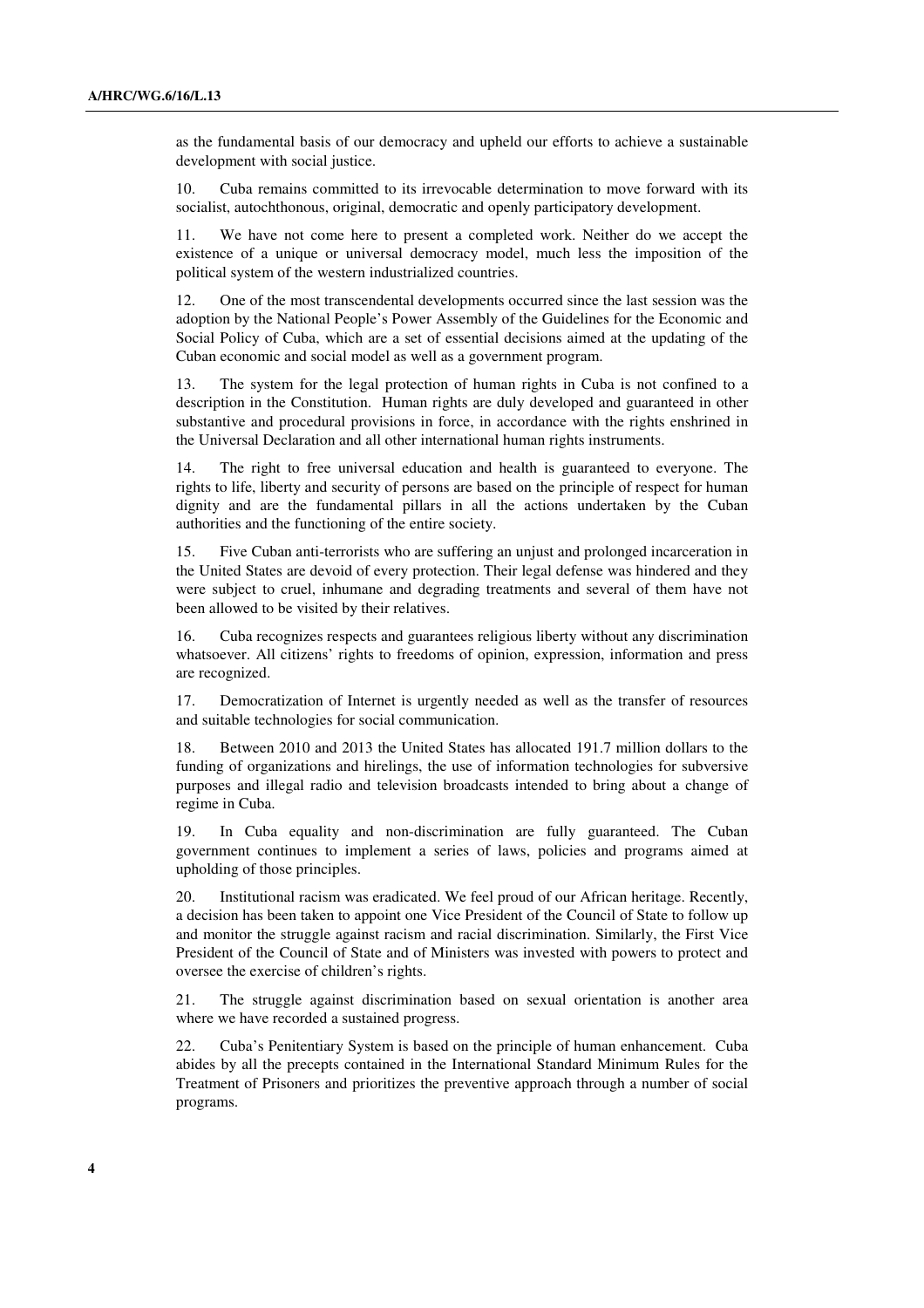23. Through a number of cooperation programs, Cuba also contributes to the exercise and attainment of human rights of other peoples of the world.

24. Cuba maintains a high level of cooperation and interaction with the procedures and mechanisms of the United Nations system in the area of human rights which are implemented universally and on a non-discriminatory basis.

25. We have always expressed our unequivocal willingness to establish a dialogue on every issue and with all States on the basis of mutual respect, sovereign equality, and the recognition of the right to self-determination.

26. We are open to a constructive and respectful dialogue.

#### **B. Interactive dialogue and responses by the State under review**

27. During the interactive dialogue, 132 delegations made statements. Recommendations made during the interactive dialogue are to be found in section II of the present report. All written statements of the delegations are posted on the extranet of the Human Rights Council, if available.<sup>1</sup>

28. Namibia referred to the impact of the embargo imposed against Cuba on human development.

29. Nepal highlighted progress in several fields including women's rights, housing and food, and in meeting MDG's.

30. The Netherlands welcomed the migration law, raising concern over reported increase of arbitrary detention, harassment and abusive controls.

31. Nicaragua highlighted Cuba's commitment to human rights despite the blockade, and rejected convictions against five Cubans.

32. The Niger appreciated efforts made in field of health and education, women's rights and migration.

33. Nigeria appreciated Cuba's generous assistance to developing countries.

34. Norway welcomed Cuba's efforts on social, cultural and economic rights and remained concerned at the lack of protection of human rights defenders.

35. Oman highlighted Cuba's human rights promotion as a priority for all citizens.

36. Pakistan appreciated Cuba's progress, irrespective of resource constraints due to unilateral sanctions.

37. Panama highlighted Cuba's efforts to assist youth and children, equality in the rights of women and advances in the MDGs.

38. Peru underscored achievements in migration policy and in economic social and cultural rights, despite imposed restrictions.

39. The Philippines commended Cuba's leadership, especially on the right to food and on international cooperation.

40. Poland was concerned at reported violations against human rights defenders and reiterated treaty bodies' recommendations on establishing a national human rights institution.

<sup>&</sup>lt;sup>1</sup> https://extranet.ohchr.org/sites/upr/Sessions/16session/Cuba/Pages/default.aspx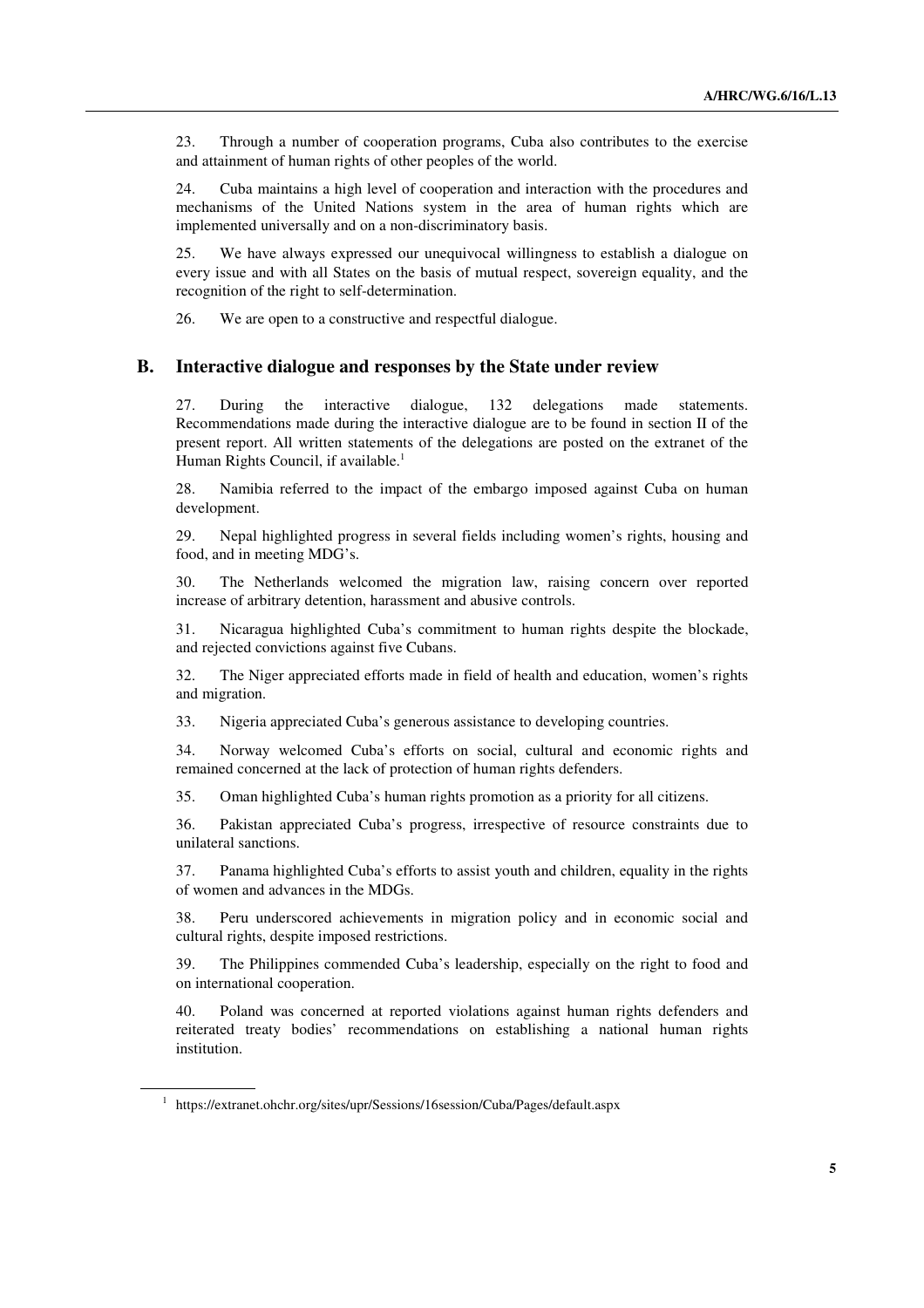41. Qatar thanked the delegation for their presentation.

42. Romania congratulated Cuba for fulfilling most of the MDGs.

43. The Russian Federation noted considerable progress, particularly in social-economic areas, given the unilateral sanctions against Cuba.

44. Saudi Arabia welcomed Cuba's efforts to promote and protect human rights.

45. Senegal highlighted Cuba's efforts to improve the living conditions of its population despite multiple challenges.

46. Serbia highlighted the importance of updating children and youth on their rights, developing a hotline to prevent drug use.

47. Sierra Leone noted MDG achievements and appreciated Cuba's assistance, including in the medical field.

48. Singapore noted significant strides in education, health, and women empowerment.

49. Slovakia requested information on stakeholder consultation in preparing and bringing to public attention the national report.

50. Slovenia welcomed progress achieved, yet remained concerned at continuing restriction of freedoms of expression, assembly and association.

51. Solomon Islands commended achievements, and encouraged Government and stakeholders to collaborate in human rights.

52. Somalia thanked Cuba for its presentation and the achievements indicated in the national report.

53. South Africa commended Cuba's human rights protection and healthcare expansion in Africa.

54. South Sudan commended healthcare provision, including the elimination of motherto-child transmission of Syphilis and HIV.

55. Spain referred to a number of planned legislative measures and hoped that these would result in human rights improvements.

56. Sri Lanka commended impressive strides made in human rights, despite significant challenges.

57. The State of Palestine commended Cuba's universal access to healthcare and the establishment of commissions for analysing racial discrimination.

58. The Sudan commended efforts to strengthen institutional capacity and improve the rights of children and persons with disabilities.

59. Sweden was concerned at freedom of expression restrictions, and at reportedly increased levels of arbitrary detention and intimidations of critics.

60. Switzerland commended the de facto moratorium on death penalty.

61. The Syrian Arab Republic commended achievements despite the embargo considered the worst form of human rights violation.

62. Tajikistan commended achievements regarding MDGs, and trusted that Cuba would continue combating human trafficking.

63. Thailand commended efforts regarding MDGs, rights to development, food, education and health.

64. Timor-Leste noted achievements in education, health and gender equality.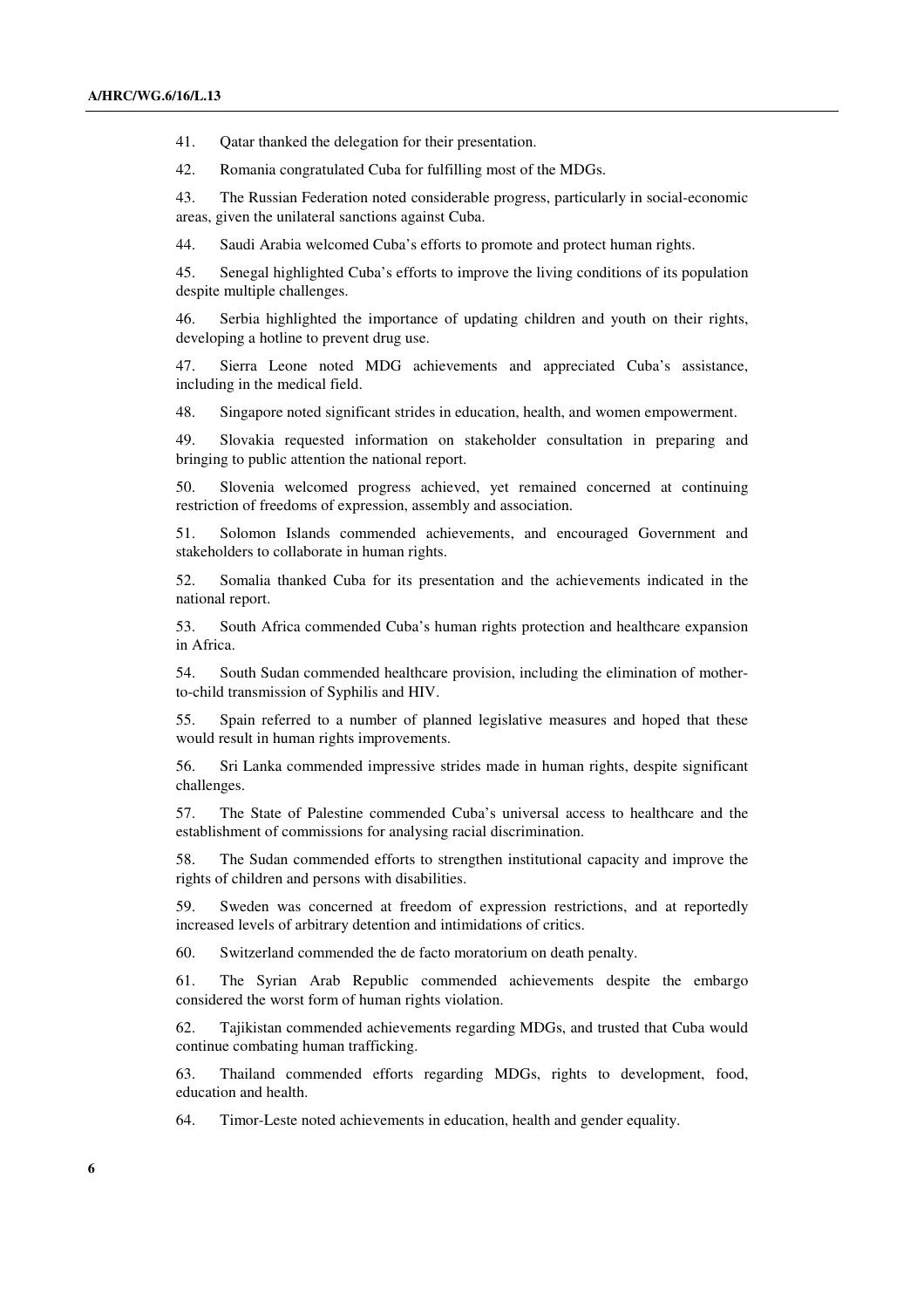65. Togo welcomed measures in favour of elderly persons and Cuba's health care system.

66. Trinidad and Tobago noted ratification of human rights instruments and strong MDG performance.

67. Tunisia welcomed strengthened legal and institutional framework, encouraged Cuba to issue a standing invitation to Council Mandate holders, expressing solidarity with Cuba, which suffers 50 years of embargo.

68. Cuba indicated that regarding the national human rights institutions, there was not one single model for national human rights institutions. Cuba had a national system for the promotion and protection of human rights which functioned effectively and demonstrated positive and appropriate achievement of the aspirations and interests of the Cuban people.

69. Cuba said that the Cuban Government recognized respected and guaranteed compliance with labour principles and fundamental rights standardized by the International Labour Organization, which in her country had constitutional status.

70. Turkey commended the creation of travel opportunities for Cubans, expansion of ownership rights and encouragement of entrepreneurship.

71. Turkmenistan welcomed the delegation of Cuba.

72. Uganda commended achievement of MDGs 1, 2, 3 and 4 despite difficult circumstances, cooperation with human rights bodies and natural disaster programs.

73. Ukraine reiterated appreciation for medical assistance to Ukrainian children.

74. United Arab Emirates acknowledged attachment to economic, social and cultural rights to improve living conditions and social justice and steps taken to implement previous recommendations.

75. The United Kingdom of Great Britain and Northern Ireland welcomed new migration law yet remained concerned about continued restriction of freedom of expression.

76. The United Republic of Tanzania commended Cuba's progress in the implementation of agreed recommendations despite major challenges, including the embargo and natural disasters.

77. The United States of America raised concerns on impediments to multiparty elections and freedom of expression, and referred to Alan Gross and Oswaldo Paya.

78. Uruguay underscored measures to advance human rights, migration, prison visits and MDGs, even in a context of economic blockade.

79. Uzbekistan welcomed Cuba's progress in the protection and promotion of human rights since the first review.

80. Venezuela (Bolivarian Republic of) welcomed the delegation.

81. Viet Nam appreciated Cuba's commitments and commendable contributions to UPR.

82. Yemen appreciated the ratification of CPED and new legal rules to expand human rights legislation.

83. Zambia acknowledged the ratification of international instruments and achievement of some MDGs. Zambia requested Cuba to continue its reform process.

84. Zimbabwe praised Cuba for ensuring a balance between civil and political rights and social economic and cultural rights, notwithstanding the embargo.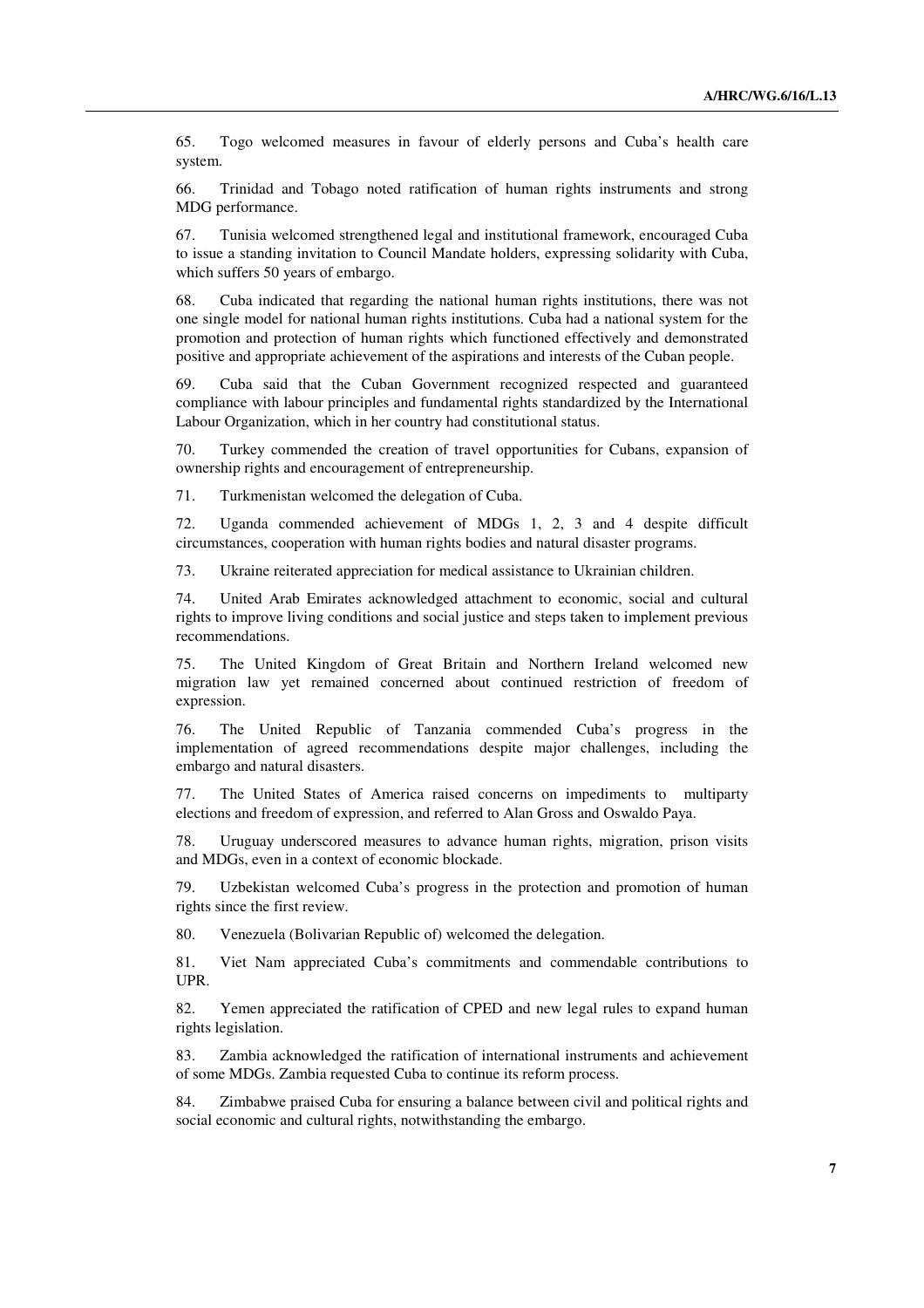85. Algeria welcomed Cuba's remarks to introduce their national report.

86. Angola commended achievements regarding MDG's, social legal reforms and the lifting of restrictions on trips abroad.

87. Mexico recognized progress despite the unilateral economic blockade, noting the elimination of the exit permit.

88. Armenia commended education improvements including access for students with special needs.

89. Australia welcomed progress in overseas travel, showing concern on restrictions on access to internet and reports on short term detention.

90. Austria commended positive measures and showed concern about cases of intimidation, arrests and imprisonment of journalists and members of the political opposition.

91. Azerbaijan commended Cuba's cooperation with the UN human rights system, and efforts to achieve the MDGs.

92. Bahrain noted achievements and encouraged Cuba to continue its efforts towards the development of Cuban society.

93. Bangladesh commended Cuba's success in health and welcomed economic reforms.

94. Barbados commended Cuba's improvements and urged the international community to support its efforts.

95. Belarus commended progress made in human rights.

96. Belgium welcomed the Cuban delegation.

97. Benin welcomed efforts on behalf on the elderly, persons with disabilities and women's rights and encouraged abolition of death penalty.

98. Bhutan commended Cuba's activities on education and health encouraging cooperating with UN human rights mechanisms.

99. Bolivia (Plurinational State of) welcomed the delegation.

100. Brazil recognized advances including migration reform, while facing a blockade incompatible with human rights.

101. Brunei Darussalam commended Cuba's commitment to promote the rights of the elderly.

102. Burkina Faso noted ratification of international instruments and efforts to improve housing and social security.

103. Burundi commended economic and social policy. It thanked Cuba for medical support during the Burundi civil war.

104. Cambodia congratulated Cuba for progress meeting most MDG's. It believed Cuba could do more.

105. Canada asked about the steps taken to provide human rights training for government officials.

106. Cape Verde commended progress for citizens and modernization of the economic system despite constraints.

107. Chad commended Cuba's efforts to improve promotion and protection of human rights.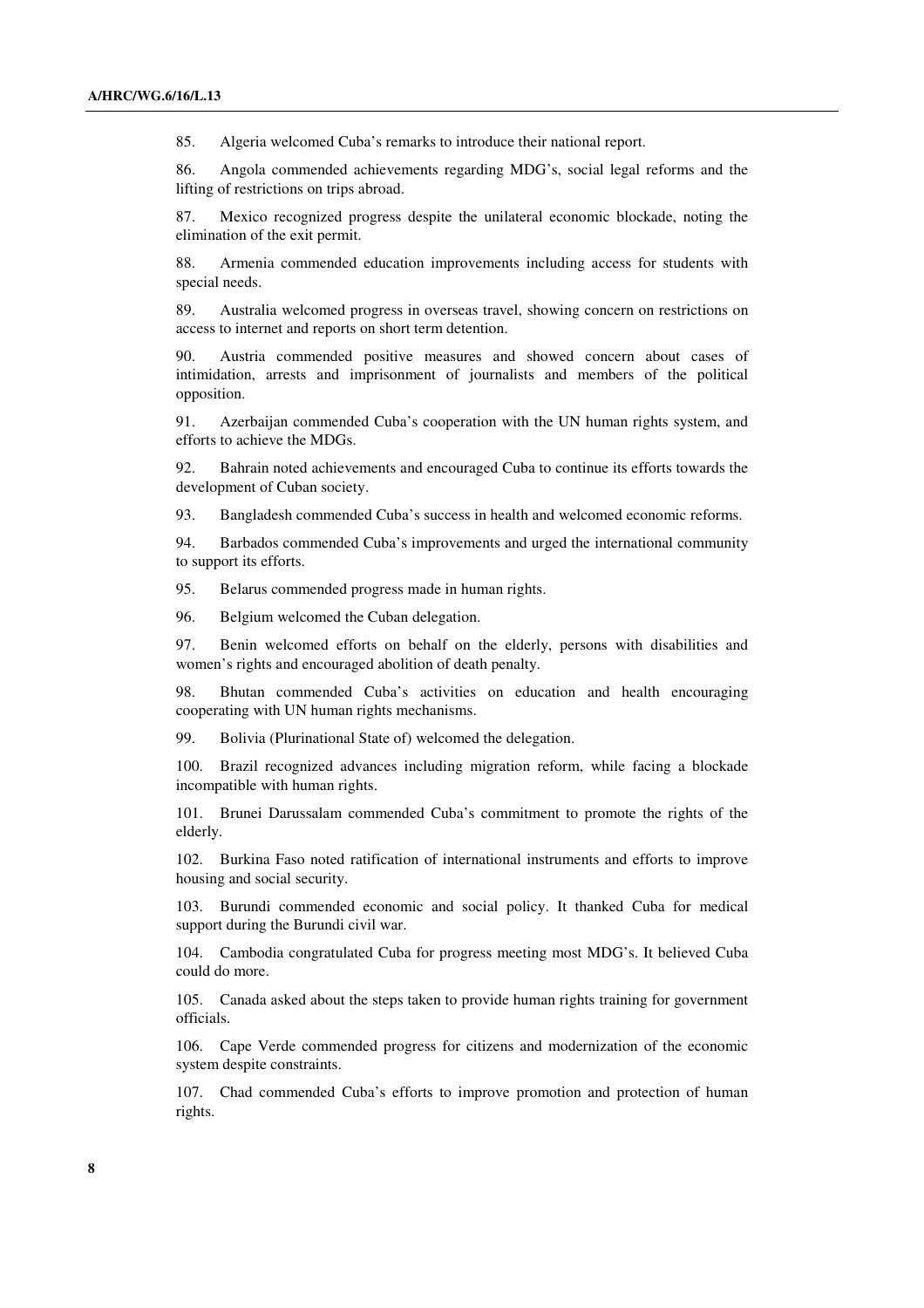108. The Cuban nation respected the abolitionist positions on the death penalty. Currently, nobody was serving that sentence. In Cuba there had never been, nor would there ever be, extrajudicial executions. Cuban judges were independent in their function of delivering justice.

109. Cuba said that progress had continued in recognizing and guaranteeing rights relating to sexual orientation and gender identity, guaranteeing in that way full and responsible enjoyment of sexuality.

110. Cuba said that culture was promoted in the country for all people. Efforts and progress to combat discrimination and the promotion of equality had been notable. The Cuban Government committed to achieving a gradual improvement of the Internet service it provided today, which for the most part was free and with social objectives.

111. The Delegation said that freedom of the press was guaranteed in Cuba. He reiterated the willingness of the Cuban Government to continue talks with the United States Government on the situation of Mr. Gross and of other individuals who were held in detention in Cuba and in the United States.

112. Chile remained concerned over the enjoyment of freedom of expression and rejected the embargo.

113. China called on the relevant country to remove the embargo which violates the human rights of the Cubans.

114. Colombia highlighted dialogue, cooperation and assistance as elements to reinforce national human rights efforts.

115. Comoros stressed Cuba's commitment to human rights.

116. Congo underlined Cuba's high standards achieved on education and health despite the embargo.

117. Costa Rica expressed concern about the lack of independent mechanisms to investigate allegations of torture.

118. Cyprus acknowledged Cuba's acceptance of recommendations from the last review.

119. The Czech Republic encouraged Cuba to promote and protect human rights.

120. The Democratic People's Republic of Korea encouraged Cuba to continue with its positive efforts.

121. The Democratic Republic of Congo acknowledged Cuba's progress, inter alia, in the areas of health and education.

122. Djibouti commended Cuba's efforts to create a national cohesion, despite remaining challenges.

123. The Dominican Republic welcomed the high level delegation.

124. Ecuador recognized progress in areas such as housing, rehabilitation of inmates and food sovereignty.

125. Egypt welcomed Cuba's efforts to achieve a higher quality of access to justice.

126. El Salvador highlighted the decision of Cuba to achieve all MDGs.

127. Eritrea recognized achievements despite the blockade.

128. Estonia recognized progress and invited Cuba to cooperate with special procedures and treaty bodies.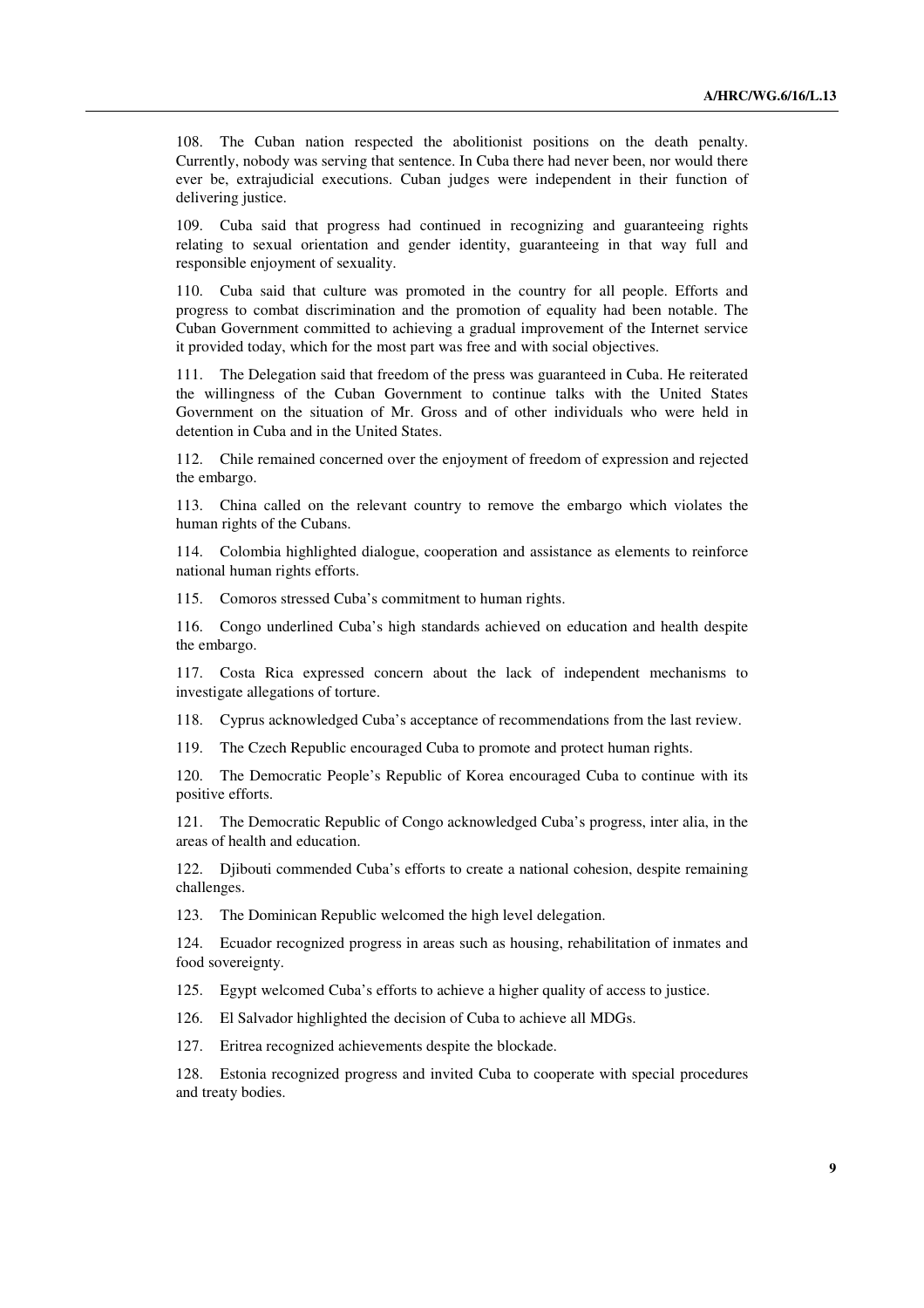129. Ethiopia commended Cuba for overcoming challenges and pursuing the development of the country.

130. Referring to Cuba's signing of ICCPR and ICESCR, Finland asked about measures to amend the national legislation accordingly.

131. France welcomed Cuba's ratification of CPED.

132. Gabon welcomed Cuba's cooperation with the human rights mechanisms.

133. Germany remained concerned about on-going restrictions to access internet and censorship of critical websites.

134. Ghana recognized Cuba's contributions to education and health globally despite constraints.

135. Haiti congratulated Cuba for its national report.

136. Honduras noted legislation to improve immigration and relations with the Cuban diaspora.

137. Hungary commended Cuba for, inter alia, the migration policy and initiatives to increase access to information.

138. India commended Cuba for ending the exit permit requirement for its citizens.

139. Indonesia encouraged Cuba to continue to engage with human rights mechanisms.

140. Iran (Islamic Republic of) praised Cuba for its constructive engagement with the UPR.

141. Iraq commended Cuba's efforts in the areas such as health, education, gender equality and freedom of religion.

142. Ireland noted treaty body concerns regarding pre-trial, arbitrary and indefinite detention, et al.

143. Italy recognized progress and encouraged Cuba to continue reforming the economic system.

144. Jamaica commended adoption of the economic and social outline. It noted work on youth and gender issues.

145. Japan highlighted amendment of Migration Law yet expressed concern over shortterm detention of political opponents.

146. Jordan appreciated efforts to strengthen the institutional framework. It commended Cuba for spearheading international efforts regarding the right to food.

147. Kazakhstan noted provision of information to Special Procedures and called to strengthen human rights commitments.

148. Kenya acknowledged achievements in many areas and contribution to universal promotion of human rights.

149. Kuwait welcomed Cuba's cooperation with international human rights institutions.

150. Kyrgyzstan welcomed the Cuban delegation.

151. Cuba said that there was no room for impunity in Cuba for those who violated human rights, nor any laws or rules that enshrined them.

152. Cuba said that arbitrary detention was not practised in Cuba. Detentions were carried out in accordance with the criminal procedure and for offences classified in criminal law. There were no clandestine secret detention centres. In Cuba, torture was not practised.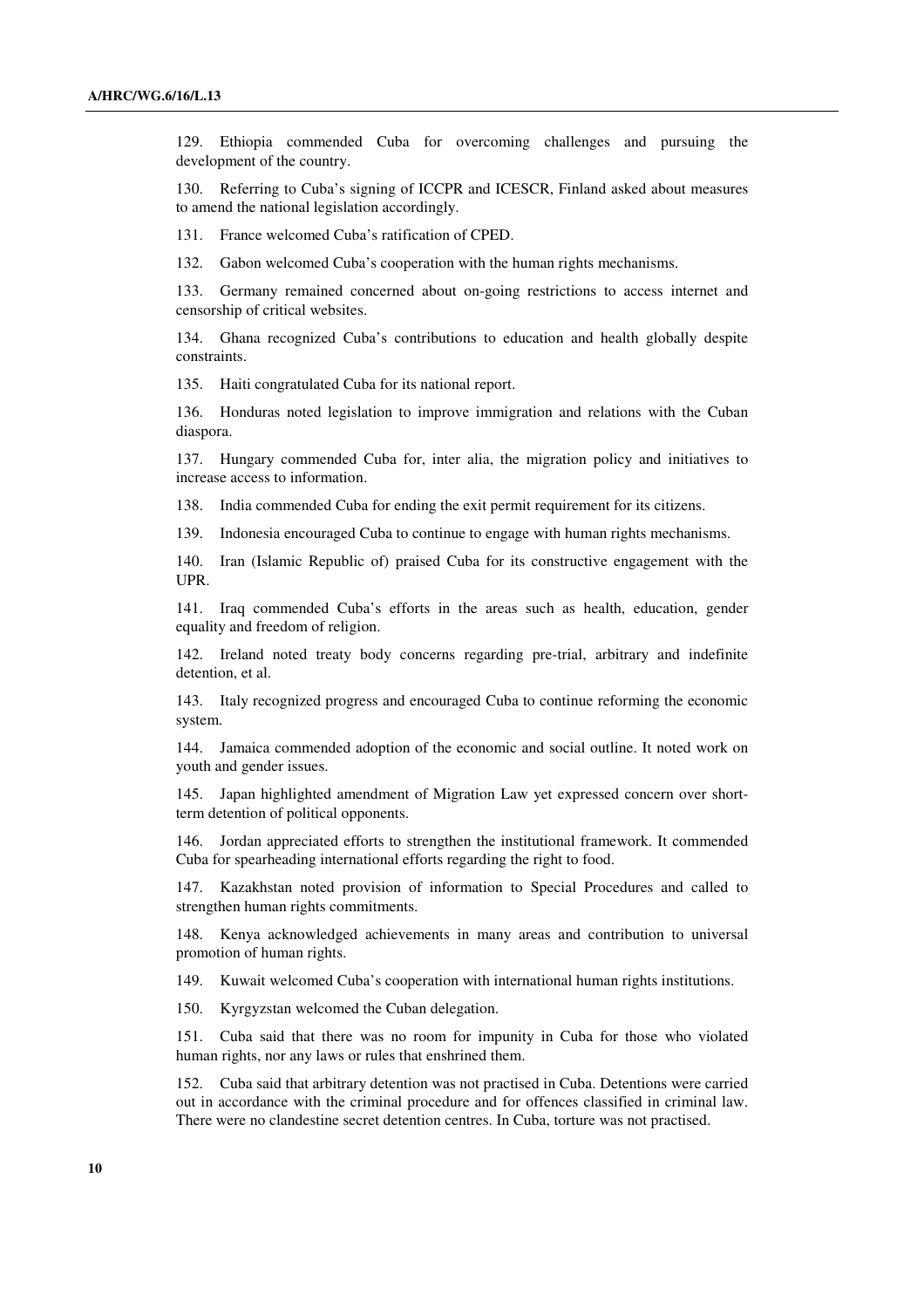153. The Lao People's Democratic Republic noted enjoyment of all human rights despite constraints. It encouraged strengthened cooperation with the UN.

154. Lebanon welcomed Cuba's position and support in the UPR mechanism.

155. Lesotho acknowledged challenges faced in promoting and protecting human rights.

156. Madagascar encouraged greater account taken of social objectives in public decisions.

157. Malaysia noted Cuba's international solidarity in health and education.

158. Maldives commended achievements in health and education and progress in gender equality.

159. Mali welcomed cooperation with other countries on health and education. It praised literacy programs.

160. Mauritania expressed solidarity with Cuba and called the international community to accompany its development.

161. Argentina welcomed the ratification of CPED and adoption of the regulation for employment of persons with disabilities.

162. Montenegro asked if Cuba planned to ratify OP-CAT and establish an Independent NPM.

163. Morocco welcomed achievements in human development. It noted efforts to improve penitentiary conditions.

164. Mozambique noted human rights achievements.

165. Myanmar welcomed the delegation of Cuba.

166. Equatorial Guinea supported Cuba's social justice principles. It noted cooperation with UN treaty bodies.

167. Botswana welcomed achievements of some MDGs despite decades of economic blockade.

168. The delegation said that Cuba agreed to visits to the country from the Human Rights Council special rapporteurs, or other universal non-discriminatory mechanisms. In Cuba, arbitrary detentions and prison sentences for long periods without legal grounds occurred systematically in the Guantanamo Naval Base. The economic, trade and financial blockade by the United States against Cuba was a massive, flagrant and systematic violation of the human rights of its people.

169. He reiterated the commitment of Cuba to cooperating with the United Nations human rights system, the Human Rights Council and the UPR mechanism.

## **II. Conclusions and/or recommendations**

170. **The recommendations formulated during the interactive dialogue and listed below will be examined by Cuba which will provide responses in due time, but no later than the 24th session of the Human Rights Council in September 2013:**

Ratify the core (Kazakhstan)/ other international human rights **treaties to which it is not yet a party (Burkina Faso)/Ratify as soon as possible, major international human rights instruments already signed (Cape Verde);**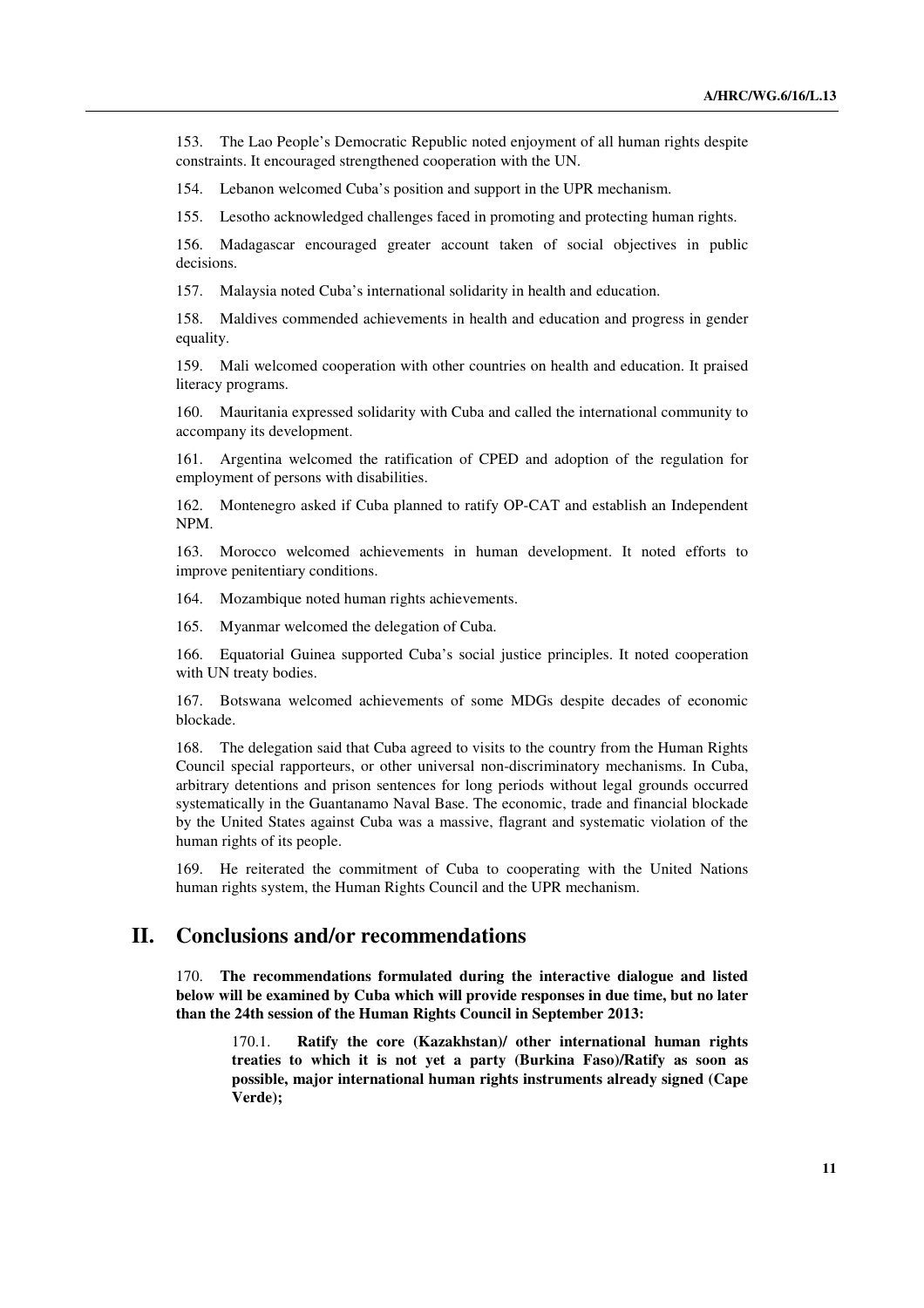170.2. **Ratify the ICESCR (Romania, Maldives, Australia, Germany, Poland, Slovakia, Japan, Slovenia, France, Austria)/ Accede (Czech Republic)/Promptly ratify (Italy)/Consider ratifying (Mexico)/Ratify and implement (Canada)/proceed quickly towards the ratification without reservations (Norway)/as soon as possible (Poland)/without any further delays (Slovakia)/at an early stage (Japan)/ Ratify and implement ICESCR without reservations or delay (Finland)/ and bring national legislation in compliance with relevant provisions of this Covenant (Czech Republic);** 

170.3. **Subscribe to the Optional Protocol to ICESCR (El Salvador);** 

170.4. **Ratify the ICCPR (Chile, Hungary, Estonia, Romania, Maldives, Australia, Germany, Poland, Slovakia, Japan, Slovenia, Montenegro, France, Tunisia)/ Ratify and implement (Canada, Austria)/ Accede (Switzerland, Czech Republic)/Promptly ratify (Italy)/Consider ratifying (Mexico)/Proceed quickly towards the ratification of ICCPR without reservations (Norway)/and ensure full implementation of all provisions (Hungary)/ as soon as possible (Poland)/ without any further delays (Slovakia)/at an early stage (Japan)/ and take necessary measures to ensure its full implementation in the national legislation (Switzerland)/ Ratify and implement ICCPR without reservations or delay (Finland)/ and bring national legislation in compliance with relevant provisions of this Covenant (Czech Republic);** 

170.5. **Ratify both the ICCPR and the ICESCR without restrictions and issue a standing invitation to the Special Rapporteurs to visit the country, especially those on human rights defenders, freedom of expression and independence of judges and lawyers (Sweden);** 

170.6. **Ratify the Optional Protocol to ICCPR (ICCPR-OP-1) as soon as possible (Estonia);** 

170.7. **Continue with measures carried out in order to (Argentina)/Ratify the Second Optional protocol to ICCPR (Montenegro 1) as soon as possible (Estonia)/ aiming at abolishing of the death penalty for all crimes or formalizing the de facto moratorium on the death penalty (Montenegro);** 

170.8. **Confirm the signature of ICCPR and ICESCR without restriction to freedom of expression or assembly and take the necessary measures to incorporate them into its national legislation (Netherlands);** 

170.9. **Ratify the OP-CEDAW, as recommended in the first cycle (Slovenia);** 

170.10. **Consider ratifying (Armenia)/Access and ratify (Estonia)/Ratify the OP-CAT (France, Tunisia, Costa Rica)/and criminalize torture (Costa Rica);** 

170.11. **Adhere (Honduras)/ Continue with the measures carried out in order to ratify the ICRMW (Argentina);** 

170.12. **Subscribe (El Salvador)/Ratify the Optional Protocol to the CRPD (Austria);** 

170.13. **Consider recognizing the competence of the Committee on Enforced Disappearances to receive and study communications (Uruguay);** 

170.14. **Adhere (Costa Rica)/Ratify the Rome Statute (France, Tunisia) of the International Criminal Court (Austria, Costa Rica);** 

170.15. **Continue adopting new rules to widen the legislative grounds of human rights (Syrian Arab Republic);**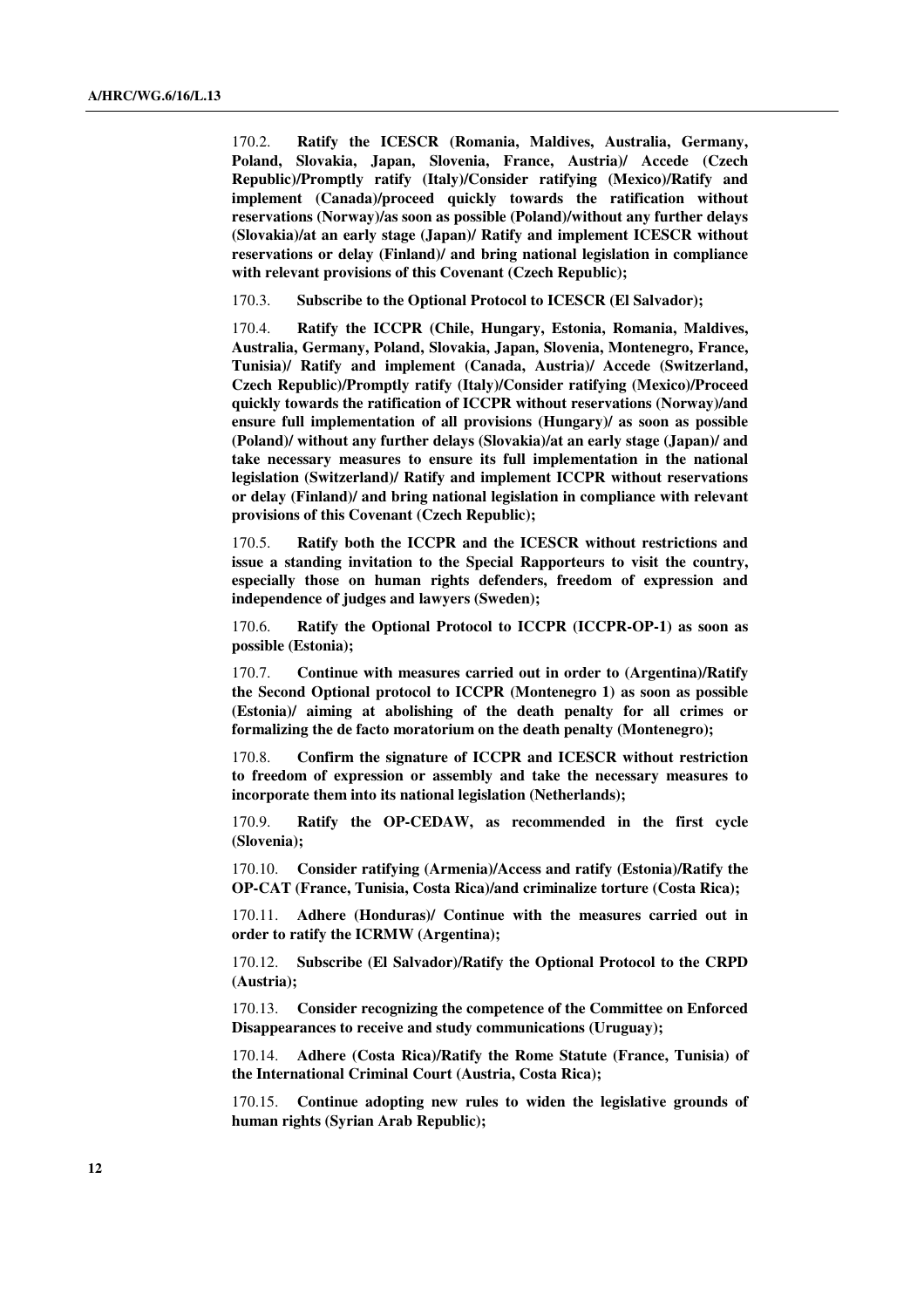170.16. **Continue to adopt legal coverage of human rights (United Arab Emirates);** 

170.17. **Continue to develop measures for the development of national legislation in accordance with international instruments in the field of human rights (Uzbekistan);** 

170.18. **Continue to develop the legal and institutional framework for the promotion and protection of human rights and develop social justice (Serbia);** 

170.19. **Continue bringing national legislation into line with changes in its economic model and in accordance with the treaties to which it is party (Venezuela (Bolivarian Republic of));** 

170.20. **Continue measures aimed at maintain the national legislation consistent with international human rights instruments (Belarus);** 

170.21. **Continue developing the domestic legislation and institutional framework for the promotion and protection of human rights (Bhutan);** 

170.22. **Further improve the legal framework for the protection and promotion of human rights in conformity with its national conditions (China);** 

170.23. **Review legislation in conformity with international commitments (Iraq);** 

170.24. **Integrate the CAT in the domestic legislation (France);** 

170.25. **Intensify efforts to harmonize all legislation (including its criminal law) to the Convention on Rights of the Child and the Optional Protocol on the Sale of Children, Child Prostitution and Use of Child Pornography, extending their protection up to 18 years (Uruguay); Review all legislation related to children to harmonize it with the CRC (Honduras); Harmonize a child's protection legislation to international standards (Kazakhstan);** 

170.26. **Take more active measures to promote real participation of NGOs and civil society institutions in the adoption of legislation to promote human rights (Iraq);** 

170.27. **Continue to improve its human rights system in accordance with the will of the people (Nigeria);** 

170.28. **Continue developing the institutional framework concerning the promotion and protection of human rights (Panama, Ukraine);** 

170.29. **Pursue the development of its institutional framework concerning the promotion and protection of human rights (Democratic Republic of Congo);** 

170.30. **Consider the possibility of adopting new measures to improve its human rights protection system (Bolivia (Plurinational State of));** 

170.31. **Strengthen the legal and institutional framework for the promotion and protection of human rights and to continue expanding the social justice (Iran (Islamic Republic of));** 

170.32. **Continue strengthening the democratic character of its institutions, laws, policies and programmes that maintain their clear popular and participatory nature (Algeria, Ecuador, Ethiopia);**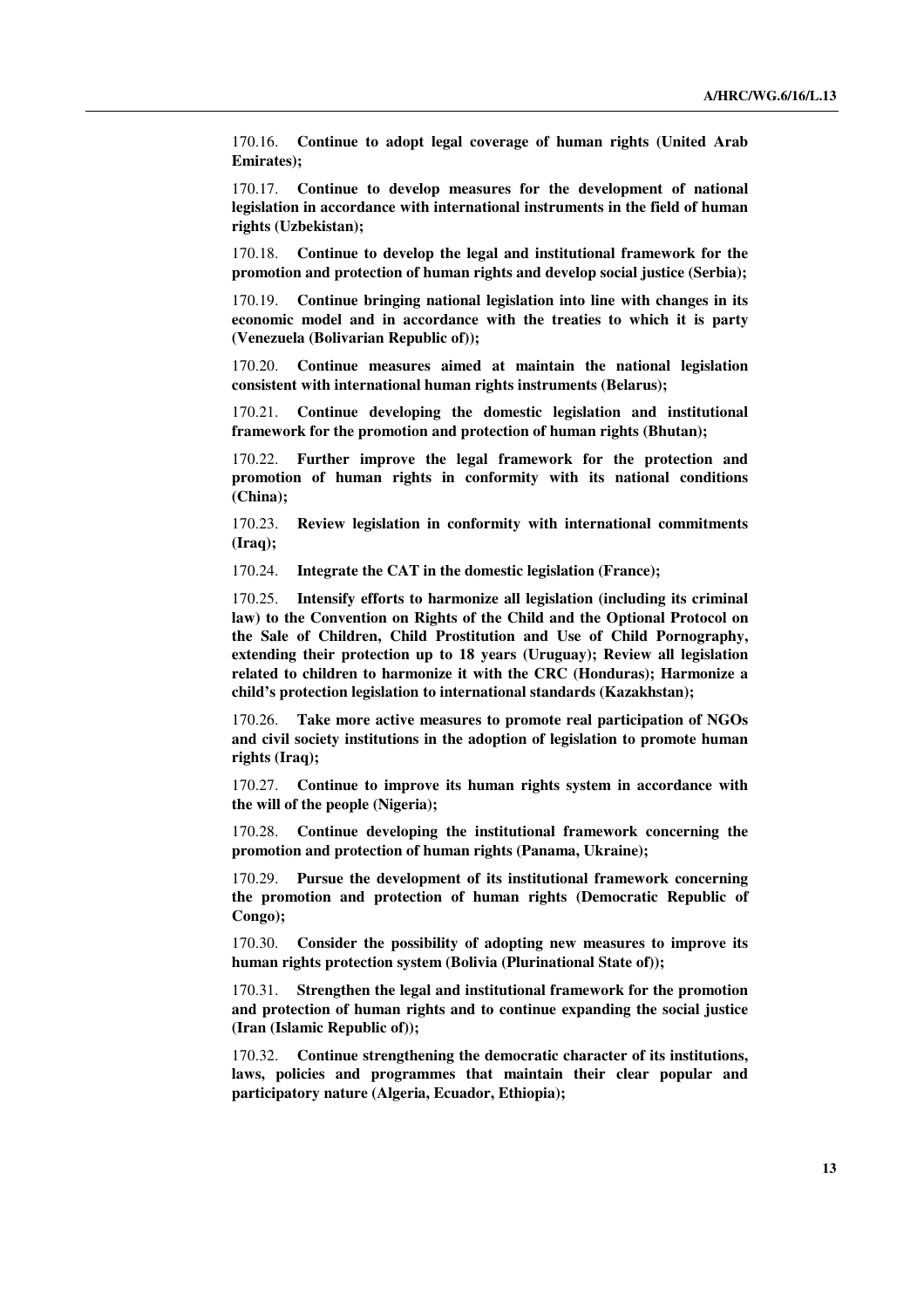170.33. **Consider setting up an independent human rights commission in line with the Paris Principles (Sierra Leone); Consider the possibility of establishing a National Human Rights Institution in accordance with the Paris principles (Uruguay); Consider the possible establishment of a national human rights institution, according to the Paris Principles (Mexico); Establish a national institution for the protection of human rights in conformity with the Paris Principles (France);** 

170.34. **Continue protecting its population from the effects of the blockade imposed by the United States (Venezuela (Bolivarian Republic of));** 

170.35. **Continue to address the effects of unilateral blockade of the United States (Bolivia);** 

170.36. **Continue to denounce in international forums the unilateral coercive measures, in particular the inacceptable economic blockade imposed by the United States and continue consolidating international efforts aimed at repealing it (Ecuador);** 

170.37. **Further strengthen its institutional framework to enable it to defend its sovereignty and protect the human rights of its people (Zimbabwe);** 

170.38. **Continue defending country's independence and sovereignty (Belarus);** 

170.39. **Persists in its efforts despite the difficulties both internal and external it has to face (Comoros);** 

170.40. **Address the negative impacts of unilateral economic measures and actual calamities that affect the country (India);** 

170.41. **Continue with the policy of National Reconciliation as this is the best way to prosper and for nation building (Namibia);** 

170.42. **Continue to promote dialogue with all States, on the basis of mutual respect, sovereign equality, self-determination and the right to choose their own political, economic and social system (Democratic People's Republic of Korea);** 

170.43. **Encourage to continue promoting its commitment to dialogue on all issues and with all states, on the basis of mutual respect, sovereign equality, self-determination and recognition of the right of every people to choose their own political, economic and social system (South Sudan);** 

170.44. **Preserve with vigour the approach of cooperation, nonpoliticization and respectful dialogue among all nations in terms of human rights (South Sudan);** 

170.45. **Continue to pursue its commitment to dialogue on all issues and**  with all States, on the basis of mutual respect, sovereign equality, self**determination and recognition of the right of every people to choose their own political, economic and social system (Mozambique);**

170.46. **Promote understanding, tolerance and friendship among the peoples of the world (Democratic People's Republic of Korea, Eritrea) along the ideas of peaceful co-existence and genuine cooperation and partnership (Eritrea);** 

170.47. **Continue efforts to promote and protect the rights of all segments of the population (Nepal);**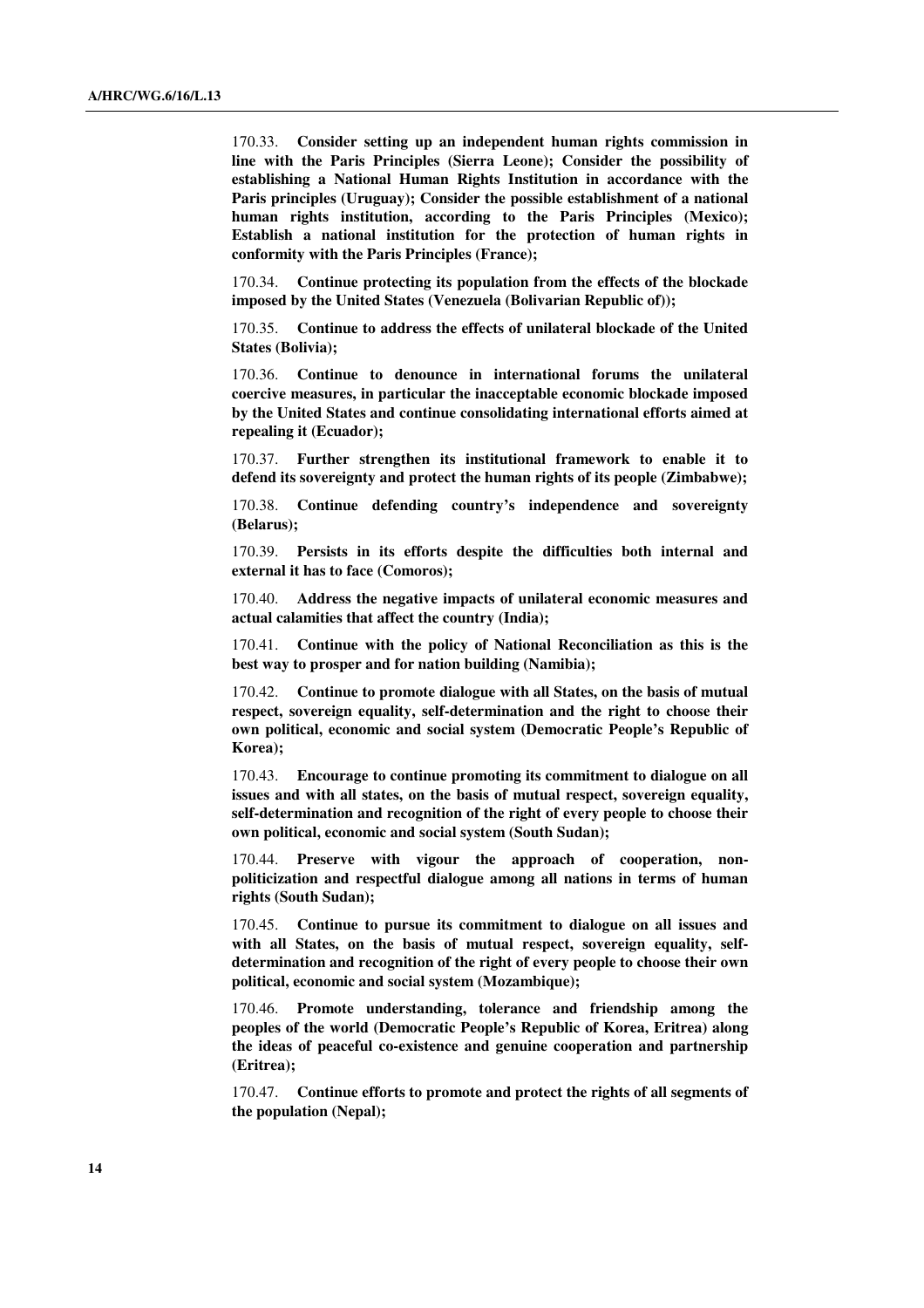170.48. **Continue its efforts to widen the protection of human rights and the security of its citizen in the country as a means of consolidating social justice (Syrian Arab Republic);** 

170.49. **Continue achieving the widest enjoyment possible of human rights and basic freedoms (Syrian Arab Republic);** 

170.50. **Launch new measures and initiatives to continue efforts to ensure a wider access to all of all human rights and fundamental freedom (Algeria);** 

170.51. **Promote new actions and initiatives to continue progressing in its efforts to achieve the widest possible enjoyment of all human rights and fundamental freedoms for all (Turkmenistan);** 

170.52. **Maintain and strengthen measures to enhance the promotion and protection of human rights (Bahrain);** 

170.53. **Further ensure the enjoyment of human rights in particular in the areas of economic, social and cultural rights and the right to development (Cambodia);** 

170.54. **Redouble all efforts to preserve the progress achieved in a number of areas such as culture, education, health and the fight against social inequality (Turkey);** 

170.55. **Preserve the progress achieved in areas such as culture, education, health and the elimination of social inequality (Belarus);** 

170.56. **Continue efforts to strengthen measures to enhance the promotion and protection of human rights including social, political, economic and cultural rights (Botswana);** 

170.57. **Continue its efforts for the development and the wellbeing of its population, particularly through education and training which even some of our countries also benefit from (Comoros);** 

170.58. **Reinforce its achievements in the area of human rights (Congo);** 

170.59. **Promote and protect all human rights for all (Iran (Islamic Republic of));** 

170.60. **Continue to enhance the interests of the people of Cuba and overcome any undue process (Ethiopia);** 

170.61. **Continue to ensure proper representation of social development goals in public decisions (Mauritania);** 

170.62. **Continue implementing necessary measures to guarantee the safety of its citizens and to preserve the peaceful atmosphere and internal order and confidence in both the criminal justice system and the police system (Syrian Arab Republic);** 

170.63. **Continue to improve the Cuban political system, upholding the values of the Cuban society and the national unity, and promoting the strengthening of its democracy (Iran (Islamic Republic of));** 

170.64. **Continue efforts to strengthen participatory democracy, as a way to ensuring participation of citizens in public affairs (Botswana);** 

170.65. **Work through the UN mechanism in progressive development of the third generation of human rights, particularly the value of international solidarity (Sudan); Promote the development of third generation rights, in**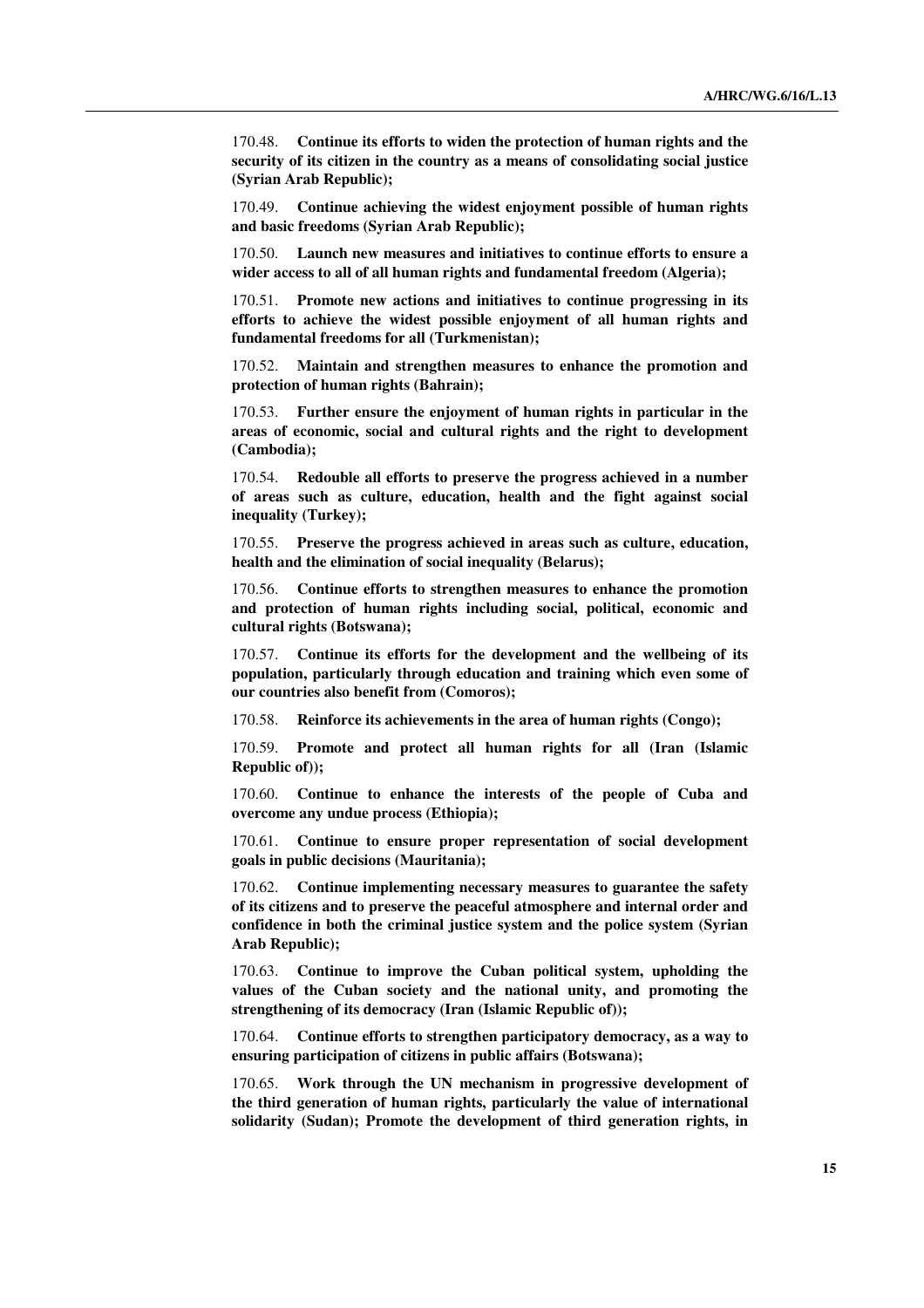**particular the value of international solidarity (Democratic People's Republic of Korea);** 

170.66. **Continue to support in international forums the right to selfdetermination and independence of peoples (Venezuela (Bolivarian Republic of));** 

170.67. **Continue promoting (Bolivia) / to support (Lebanon) initiatives in defence (Bolivia (Plurinational republic of)) / to promote (Lebanon) international solidarity (Bolivia 6, Lebanon);** 

170.68. **Continue to cooperate with other countries in health (Burundi, Kuwait, Ukraine);** 

170.69. **Extend in the region the positive experience in education and health care, including through special training (Russian Federation);** 

170.70. **Continue to promote the training and education of qualified people, especially in the sphere of health in developing countries (Tajikistan);** 

170.71. **Continue the cooperation in health matters with the developing countries, particularly LDCs (Tanzania);** 

170.72. **Continue to share its experiences in the area of health (Chad);** 

170.73. **Internationalize the "***Milagro***" operation to restore vision to people with ophthalmological diseases (Haiti);** 

170.74. **Expand and share with other countries the experiences in research on vaccines for diseases affecting the world population, especially in developing countries (India);** 

170.75. **Continue and promote the training and education of qualified people especially in the sphere of health in the developing countries, and continue promoting initiatives in defence of international solidarity (Timor-Leste);** 

170.76. **Promote in the international level Cuban educational programmes, such as "Yes, I can" and 'Yes, I can continue' (Russian Federation);** 

170.77. **Share its experiences in teachers and professors' training, and in adults' education (Chad);** 

170.78. **Promote in the international scene the literacy and post-literacy Cuban programs named "***Yo sí puedo***"** *Ya puedo leer y escribir* **"and"** *Yo sí puedo seguir* **"(Haiti);** 

170.79. **Continue its efforts to develop national information and education strategy which encourages a culture of disaster risk reduction (Yemen);** 

170.80. **Further develop national information and public education strategy that encourages the culture of disaster risk perception (Oman);** 

170.81. **Prioritize the protection of the right to life of Cubans in the fight against disasters and share its experiences with the countries of the region (Haiti);** 

170.82. **Provide humanitarian assistance at the extent possible to neighbouring countries which need assistance because of man-made or natural catastrophes (Russian Federation);**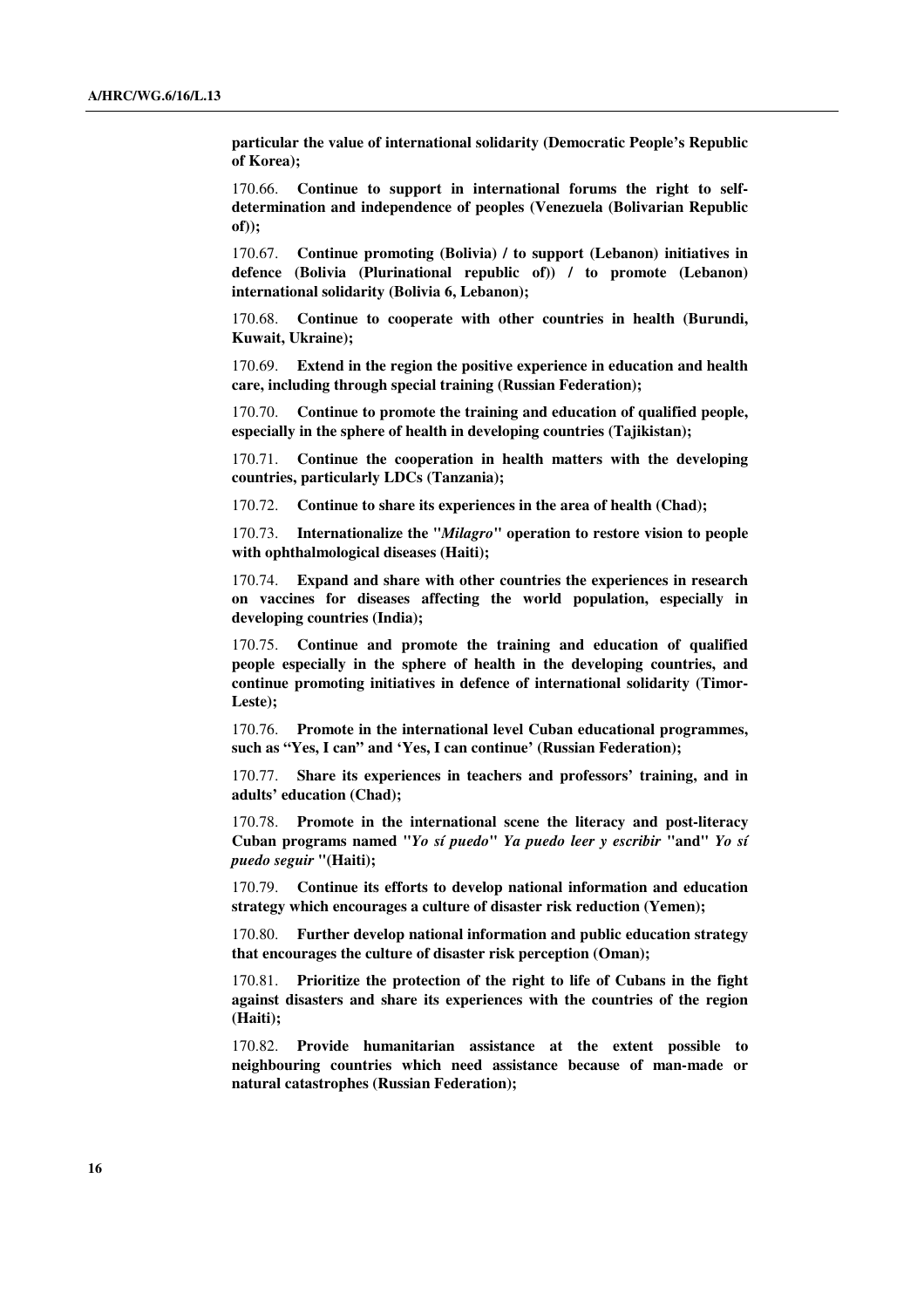170.83. **Share experiences in disaster risk management with other countries (Sierra Leone);** 

170.84. **Provide support to countries requesting assistance in case of natural disasters and other ravages of nature (Bangladesh);**

170.85. **Continue working against the catastrophic consequences of natural phenomena (Bolivia (Plurinational State of));** 

170.86. **Further strengthen the capacity to counter natural disasters (China);** 

170.87. **To keep, as a priority for the country, the protection of the right to life of all Cubans in confronting the various dangers of disaster (Kuwait);** 

170.88. **Continue efforts to prevent illicit drugs consumption and trafficking, which are a remaining problem without a social impact in Cuba (Egypt);** 

170.89. **Continue with overall education regarding the rights of children with developing the preventive assistance concerning the use of drugs (Serbia);** 

170.90. **Maintain the priority given to women and children (Senegal);** 

170.91. **Continue implementing measures that make prevail the best interest of the child when the time comes for decision making (Panama);** 

170.92. **Continue to pay particular attention to the protection of the rights of children and strengthen measures for the full realization of the rights of children with disabilities (Serbia);** 

170.93. **Continue her policies to strengthen the rights of children (Viet-Nam);** 

170.94. **Continue promoting efforts to support the youth, particularly in the area of education and employment, and set up programmes and suitable mechanisms to encourage their effective participation in the society (Qatar);** 

170.95. **Strengthen community management to solve problems of groups at risk and prioritizes the attention to young people living in rural areas (Tajikistan);** 

170.96. **Continue to take measures in order to support young people in terms of education and employment (Uzbekistan);** 

170.97. **Continue providing specialized assistance to young people (Pakistan);** 

170.98. **Intensify its efforts to collect more disaggregated data in different sectors (Morocco);** 

170.99. **Increase constructive cooperation with UN human rights mechanisms (Russian Federation); Continue the international cooperation with the UN human rights machinery (State of Palestine); Continue cooperation with the UN human rights mechanisms (Bolivia (Plurinational state of)); Continue to positively engage the UN human rights mechanisms and instruments (Zimbabwe);** 

170.100. **Continue to contribute to the strengthening of the system of UN human rights on the basis of dialogue, non-politicization and cooperation (Venezuela (Bolivarian Republic of));**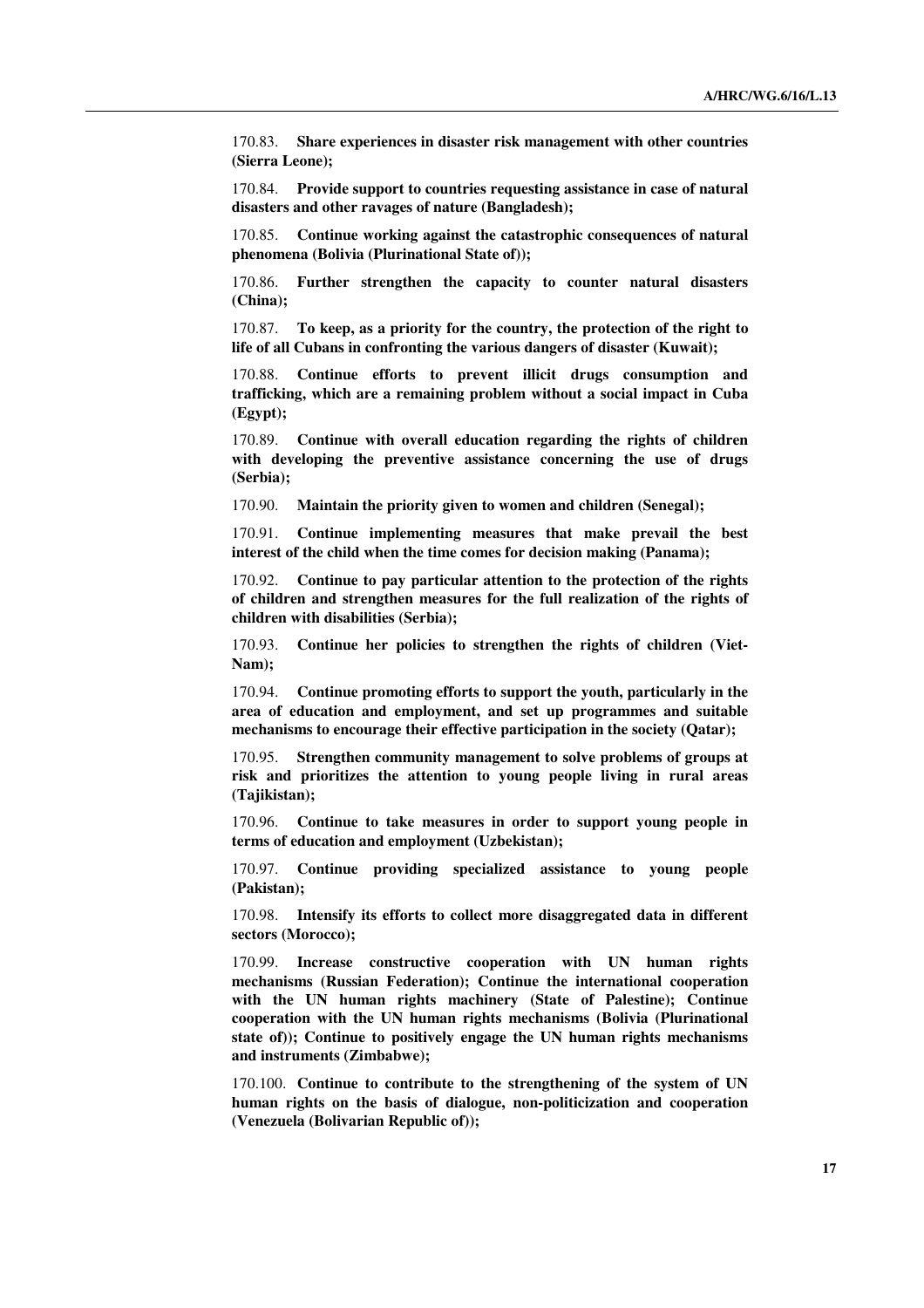170.101. **Continue to defend the cooperative approach (Democratic People's Republic of Korea) approach of cooperation (Eritrea) non-politicization and respectful dialogue in the field of human rights (Democratic People's Republic of Korea) / mutual respect and non-politicization of human rights issues (Eritrea);** 

170.102. **Seek assistance and technical expertise from the OHCHR to develop a common core document so as to streamline treaty reporting (Maldives);** 

170.103. **Continue to support the UPR as a mechanism for respectful dialogue and exchange (Democratic People's Republic of Korea);** 

170.104. **Disseminate the results of the UPR and hold periodical comprehensive consultations, including with civil society sectors (Colombia);** 

170.105. **Widely publish the outcome of this UPR and make regular and inclusive consultations with civil society an integral part of the follow-up to the UPR (Czech Republic);** 

170.106. **Continue its cooperation and interaction with the Council and its mechanisms (Congo);** 

170.107. **Fulfil obligations to the human rights mechanisms, including submission of outstanding reports and approving pending visits of Special Rapporteurs (Sierra Leone);** 

170.108. **Extend/Issue a standing invitation to the Special Procedures of the Human Rights Council (Austria, Spain, Hungary, Montenegro);** 

170.109. **Work with the UN special procedures and maintain its willingness to cooperate with these mechanisms (El Salvador);** 

170.110. **Take all necessary measures to facilitate the visits requested by UN Special procedures without further delay (Finland);**

170.111. **Respond favourably to requests to visit by the special procedures and extend to them an open invitation (France);** 

170.112. **Invite as soon as possible the Special Rapporteur on torture (Spain);** 

170.113. **Materialize the prearranged visit with the Special Rapporteur against Torture (Mexico);** 

170.114. **Accept the request for a country visit made in 2011 by the Special Rapporteur on the rights to freedom of peaceful assembly and of association (Chile);** 

170.115. **Continue its efforts to ensure full equality for all its citizens (South Africa);** 

170.116. **Continue deploying its best efforts for the eradication of stereotypes, prejudices and negative attitudes of patriarchal, racial and gender-based nature (Peru);** 

170.117. **Continue to implement measures (Turkey) / to eliminate (Vietnam) gender stereotypes in the national idiosyncrasy (Turkey, Viet-Nam);** 

170.118. **Take measures in order to reduce gender stereotypes regarding the roles and the responsibilities of women in the family and in the society (Armenia);**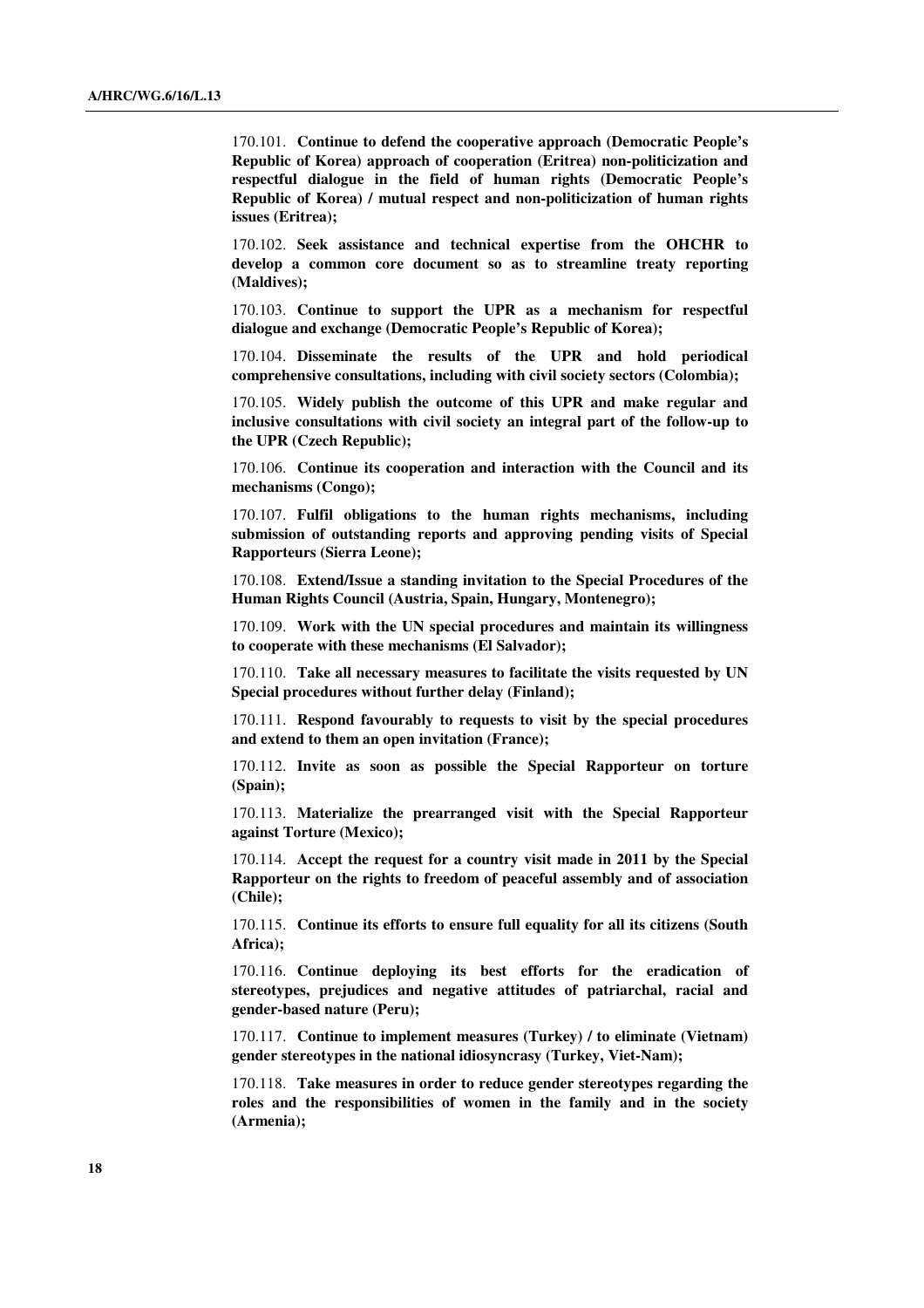170.119. **Intensify awareness campaigns to combat gender stereotypes (Brazil);** 

170.120. **Continue its efforts to combat prejudice and negative racial stereotyping (Argentina);** 

170.121. **Continue to enhance women's rights and intensify awareness campaigns to combat stereotypes against women (Ghana);** 

170.122. **Continue promoting (Turkey) / applying (Nicaragua) a gender perspective (Turkey) in its national policies (Nicaragua);** 

170.123. **Continue to maintain its significant achievements in the empowerment of women (Nigeria);** 

170.124. **Continue to improve its policies to protect and promote the rights of women and their empowerment (Bangladesh 3);** 

170.125. **Continue its efforts to promote equality between women and men (Panama);** 

170.126. **Continue to promote gender equality to ensure a level-playing field for all women in all wards of the society (Singapore);** 

170.127. **Increase efforts on gender equality (El Salvador);**

170.128. **Deepen studies on gender perspective and prevent against any kind of discrimination in the media (Myanmar);** 

170.129. **Continue working to achieve a greater women's leadership in agricultural cooperatives (Myanmar, Viet-Nam);** 

170.130. **Add more content on gender equality and human rights to master's degree and courses of officials and law enforcement officers (Pakistan);** 

170.131. **Continue the existing strengthening of the legal and institutional framework to combat racial discrimination and prejudice (South Africa);** 

170.132. **Continue to promote the social inclusion and rights of its LGBT community and that the country's experience in this regard is actively shared with countries in the region and globally (Norway);**

170.133. **Strengthen publicity and awareness campaigns aimed at increasing knowledge among the population about the rights of LGBT people (South Africa);** 

170.134. **Further expand the opportunities for dialogue on sexual orientation and gender identity (Brazil);** 

170.135. **Promote efforts (Argentina);)/Consider abolishing (Honduras 3)/abolish the death penalty (France, Switzerland) for all crimes (Switzerland);** 

170.136. **Remove the death penalty from its criminal statutes and ratify the Second Optional Protocol to the ICCPR (Australia)** 

170.137. **Consider the adoption of a** *de jure* **moratorium on executions, as a first step towards the abolition of the death penalty (Belgium);** 

170.138. **Maintain the moratorium on executions and consider moving towards abolition of death penalty (Italy);**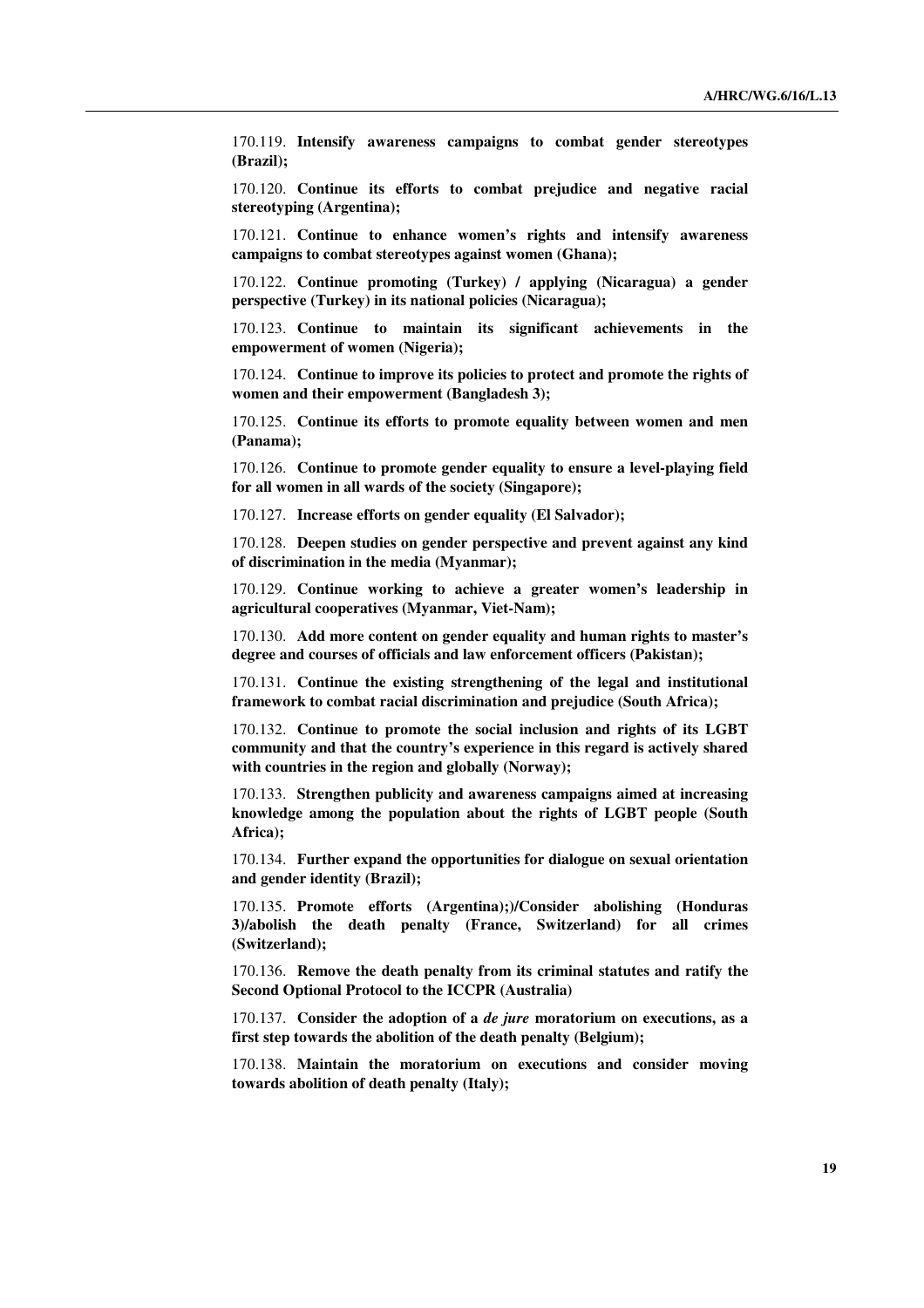170.139. **Allow for independent investigations into the circumstances surrounding the deaths of Oswaldo Paya and Harold Cepero (United States of America); Carry out an independent investigation of the car accident of Oswaldo Payá (Czech Republic);** 

170.140. **Implement legal safeguards to ensure protection of human rights defenders, including journalists, against abuse of provisions for criminal prosecution (Czech Republic) and release all political prisoners (Belgium, Czech Republic, Slovenia,);** 

170.141. **Ensure that prisoners or detainees are treated with dignity and humanity, with due consideration for the Standard Minimum Rules for the Treatment of Prisoners (Canada);** 

170.142. **Maintain systematic and fluid relationships with the ICRC (Democratic People's Republic of Korea);** 

170.143. **Allow ICRC to gain access to prisons (Sweden);** 

170.144. **Work to achieve additional progress in implementing the programme 'Educate Your Child' which aims at connecting the prisoners with their children who are less than 6 years and their families (Sudan);** 

170.145. **Continue the 'Educate your Child' programme in the prisons (Dominican Republic);** 

170.146. **Continue to ensure, as established, individual and collective religious assistance to those inmates who request it (Dominican Republic);** 

170.147. **Further raise the quality of education on human rights for law enforcement officials and those directly involved with inmates (Pakistan);** 

170.148. **Share experiences and best practices with regard to the treatment of prisoners (Bolivia (Plurinational Republic of));**

170.149. **Continue to promote the preventive approach in education and social reintegration to avoid delinquency (Dominican Republic);** 

170.150. **Continue the policy incorporating inmates to education and jobtraining at different educational levels (Dominican Republic);** 

170.151. **Take appropriate measures to establish a mechanism for monitoring detention places (Kazakhstan);** 

170.152. **Continue the restoration of the prisons' infrastructure, particularly in the context of the Master Plan for Investment in the System of Prisons (Morocco);** 

170.153. **Increase effort being carried out to combat violence against women (Timor-Leste);** 

170.154. **Enhance efforts aimed at quality performance in the area of administration of justice (Syrian Arab Republic); Strengthen the efforts to reach a qualitative superior performance in the administration of justice (Viet-Nam);** 

170.155. **Continue to apply measures aimed at achieving higher level of quality in the administration of justice (Colombia);** 

170.156. **Implement the adopted investment plan for the judicial system, in order to improve the situation of detainees (Cape Verde);**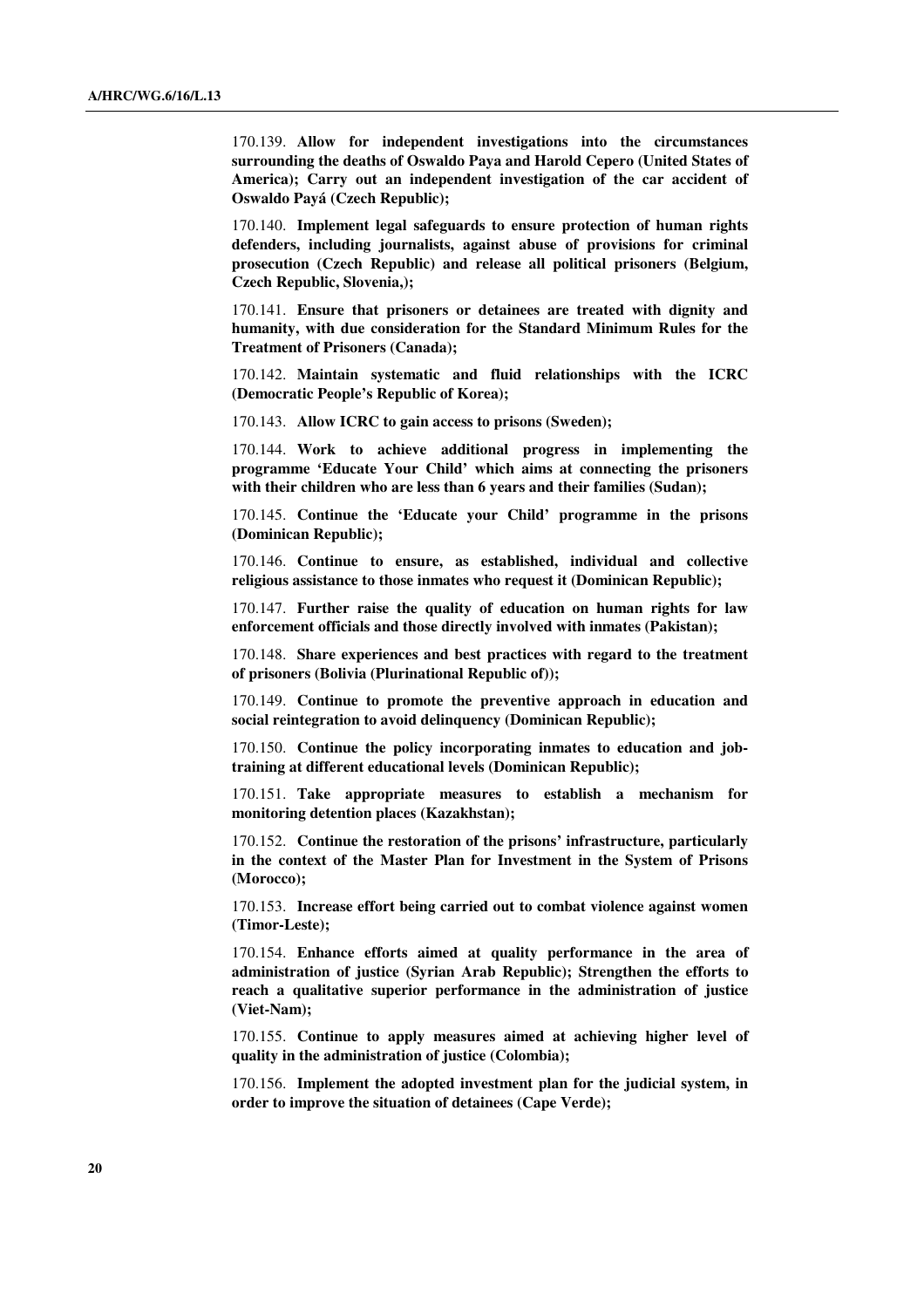170.157. **Strengthen the principle of legality with an emphasis in due process in conformity with international human rights norms (El Salvador);** 

170.158. **Keep the direct fight against corruption as a means of ensuring the legality and trust in government and judicial institutions (Turkmenistan);** 

170.159. **Maintain the frontal fight against corruption (Venezuela (Bolivarian republic of));** 

170.160. **Take steps to strengthen the right to a fair trial and improve prison conditions through adherence to: the UN Basic Principles on the Independence of the Judiciary and the Role of Lawyers; the International Covenant on Civil and Political Rights; and the Standard Minimum Rules on the Treatment of Prisoners (United Kingdom of Great Britain and Northern Ireland);** 

170.161. **Guarantee the independence of the judiciary and ensure the right to a fair trial as outlined by the UN Basic Principles on the Independence of the Judiciary (Austria);** 

170.162. **Improve transparency and due process in the criminal justice system by ensuring fair and public hearings within a reasonable timeframe, ensuring anyone arrested is promptly informed of the reasons for arrest and ensuring that defendants have access to effective representation by their defence counsel, functioning fairly and without undue constraint (Canada);** 

170.163. **Amend the Law of Criminal Procedure in order to avoid the cases of indefinite extension of the preliminary investigation (Belgium);** 

170.164. **Ensure access to an independent lawyer to all persons deprived of their liberty (Belgium);** 

170.165. **Promote the fair justice principles consistent with international standards, especially by reviewing the legislation and implementation of pretrial detention (Italy);** 

170.166. **Adopt the measures necessary to guarantee the right of any person deprived of liberty to have access to an immediate remedy to challenge the legality of that detention (Ireland);** 

170.167. **Maintain (Nicaragua) / Continue (India) its policy of respect and tolerance of all religious without discrimination / including the right not to profess any religion (Nicaragua) / in particular the right to choose one's own convictions (India);** 

170.168. **Continue the country's policy in promoting the full religious freedom of all citizens (Viet-Nam);** 

170.169. **Further increase (Uganda) / Continue to expand (Iran) popular participation in elections (Uganda) / in electoral (Iran (Islamic Republic of)) and decision making procedures (Uganda, Iran (Islamic Republic of));** 

170.170. **Promote greater and effective use of the media to promote the rights of children (India);** 

170.171. **Consolidate access to information and culture of all people (Iran (Islamic Republic of));** 

170.172. **Remove restrictions on freedom of expression notably concerning the connection to the Internet (Romania); Reconsider all the laws that criminalize or restrict the right to freedom of expression and the right of**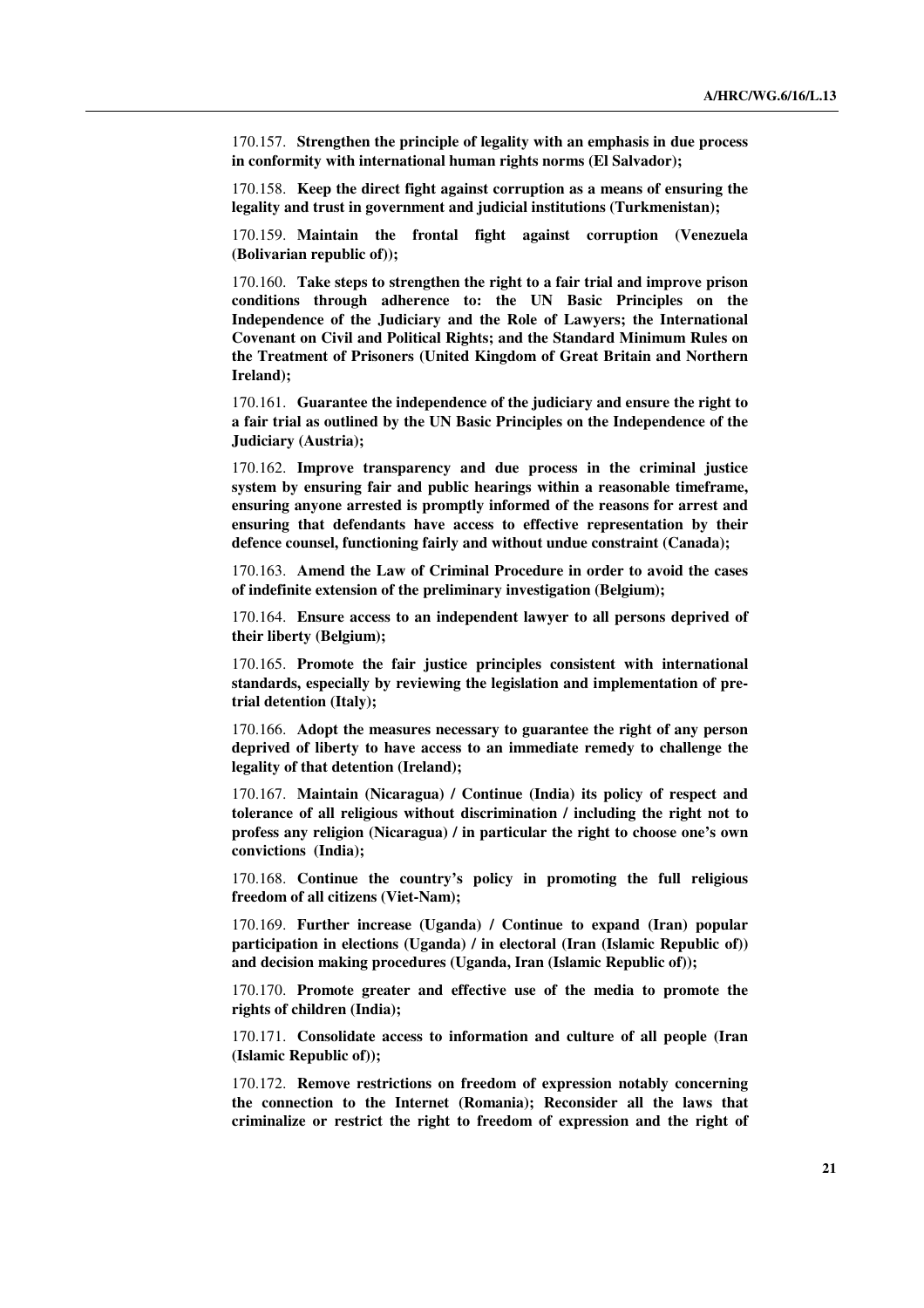**internet freedom (Estonia); Lift restrictions on the rights to freedom of expression that are not in accordance with the UDHR, and to ensure affordable and unhindered access to the internet for all (Hungary);** 

170.173**. Allow freedoms of expression, association and assembly, and allow human rights associations to obtain a legal status through inclusive and official registration (Spain);** 

**1**70.174. **Lift the restrictions that hinder free expression and ensure that human rights defenders and independent journalists are not victims of intimidations or arbitrary prosecutions and detentions (Switzerland);** 

170.175. **End measures to restrict freedom of expression and assembly including short-term detentions and the use of criminal charges such as "precriminal social dangerousness", "contempt" and "resistance" (United Kingdom of Great Britain and Northern Ireland);** 

170.176. **Repeal legislation relating to so-called 'pre-criminal social dangerousness', as provided for in Articles 72, 73 and 74 of the Cuban Penal Code (Ireland);** 

170.177. **Eliminate or cease enforcing laws impeding freedom of expression (United States of America);** 

170.178. **Guarantee the freedom of expression and peaceful assembly, as well as the free activity of human rights defenders, to independent journalists and political opponents (France);** 

170.179. **Enhance the protection of freedom of expression and thought, including, dissenting political opinions, and ensure free access to information for all, inter alia through the Internet (Italy);** 

170.180. **Take further measures to improve freedom of expression by allowing for an independent media and improving access to information through public access to the internet by taking advantage of the recent investment in the fibre optic network (Canada);** 

170.181. **Take effective measures to ensure the full realization of the rights to freedom of expression, including on internet, assembly and association (Czech Republic);** 

170.182. **Strengthen the exercise of freedom of expression, assembly, association and participation (Eritrea);** 

170.183. **Guarantee a safe, free and independent environment for journalists and ensure that all cases of attacks against them are investigated by independent and impartial bodies (Austria);** 

170.184. **Put an end to repression, investigate acts of repudiation and protect all persons who are the targets of intimidation or violence (Netherlands);** 

170.185. **Liberate immediately and unconditionally all the prisoners held in temporary detention or sentenced in connection with exercising their freedom of opinion and expression as well as freedom of assembly and association (Poland);** 

170.186. **Take steps to protect and promote the freedom of expression and association of all peaceful defenders of human rights in the country (Norway);** 

170.187. **Ensure that all living in Cuba can fully enjoy their rights to freedom of expression, association and peaceful assembly (Poland);**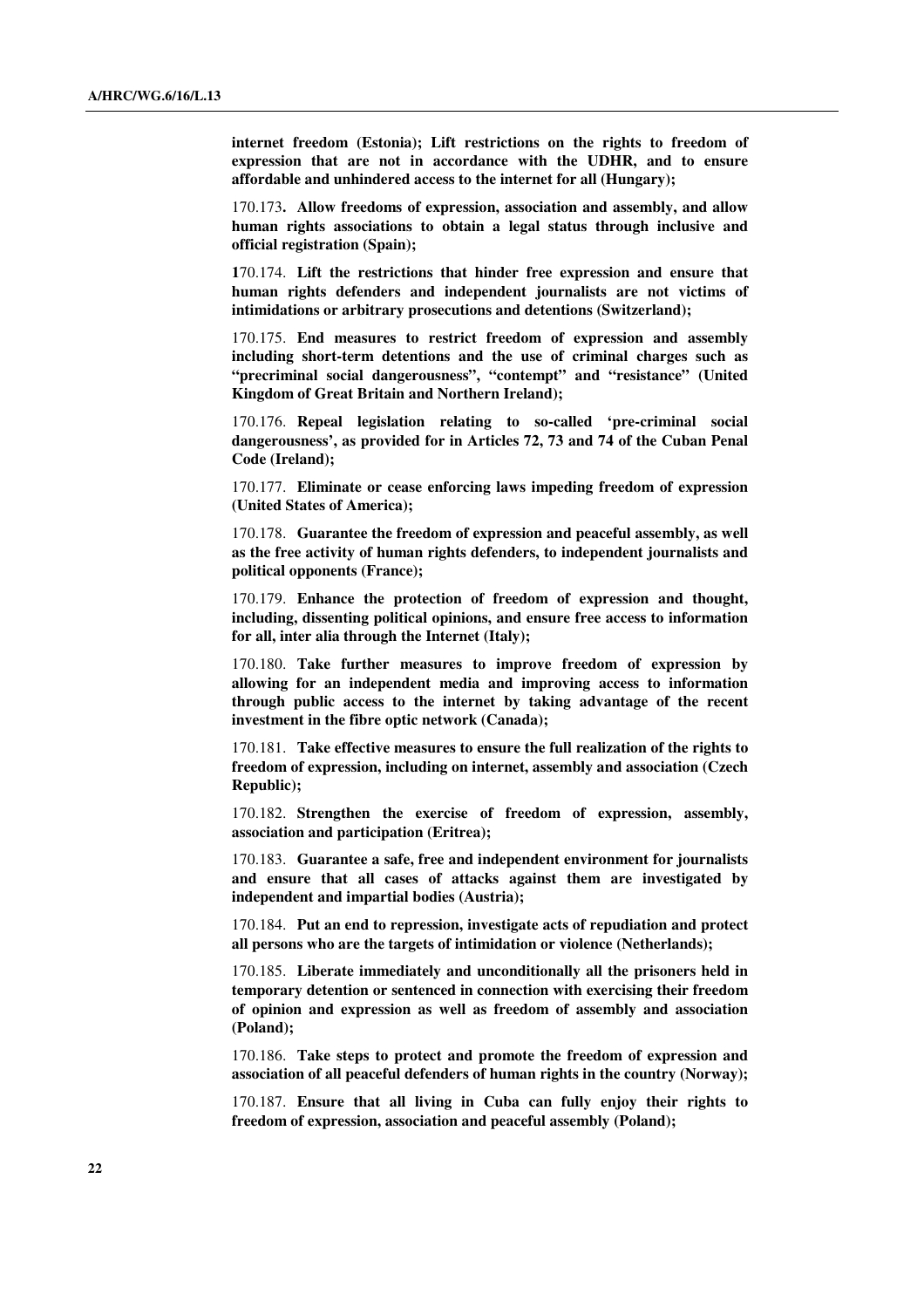170.188. **Release Alan Gross and imprisoned journalists such as Jose Antonio Torres immediately (United States of America);** 

170.189. **Discontinue the limitations on civil society activities, including the short-term detention of political activists (Australia);** 

170.190. **Refrain from the harassment, intimidation and arbitrary detention of human rights activities (Germany);** 

170.191. **Halt short-term detentions, harassments and other repressive measures against human rights defenders and journalists and implement legal safeguards to ensure their protection against abuse of provisions for criminal prosecution (Hungary);** 

170.192. **Take necessary measures to guarantee the rights to peaceful assembly and association in conformity with the law and the international standards (Switzerland);** 

170.193. **Reduce government influence and control over the internet as part of a broader commitment to freedom of expression (Australia)** 

170.194. **Put an end to online censorship (Germany);** 

170.195. **Take steps to ensure the establishment of an unrestricted access to the internet for all, including by making use of the existing underwater high speed broadband cable (Germany);** 

170.196. **Continue to develop policies aimed at improving information infrastructure for the benefit of Cuban society (Philippines);** 

170.197. **Make the Internet widely available and accessible to the general public, given the recent technological arrangements with country's partners (Slovakia);** 

170.198. **Enhance the quality and access to information and communication technologies (Sri Lanka);** 

170.199. **Improve access to the Internet (Japan);** 

170.200. **Consolidate access to information and culture for all people (Tajikistan);** 

170.201. **Increase the quality in the social use and access to information and communication technologies (Turkmenistan);** 

170.202. **Continue the expansion of broad band connectivity to Internet and confront the limitations imposed by the blockade (Venezuela (Bolivarian republic of));** 

170.203. **Develop policies to improve information infrastructure for the benefit of the Cuban society (Pakistan);** 

170.204. **Continue increasing the quality in the social use and access to information and communication technologies (Malaysia);** 

170.205**. Continue to use the information and social media to promote the culture of human rights and, in particular, the rights of the child (Saudi Arabia);** 

170.206. **Further strengthen protection to ensure the non-dismissal of workers diagnosed with HIV/AIDS (Kazakhstan);**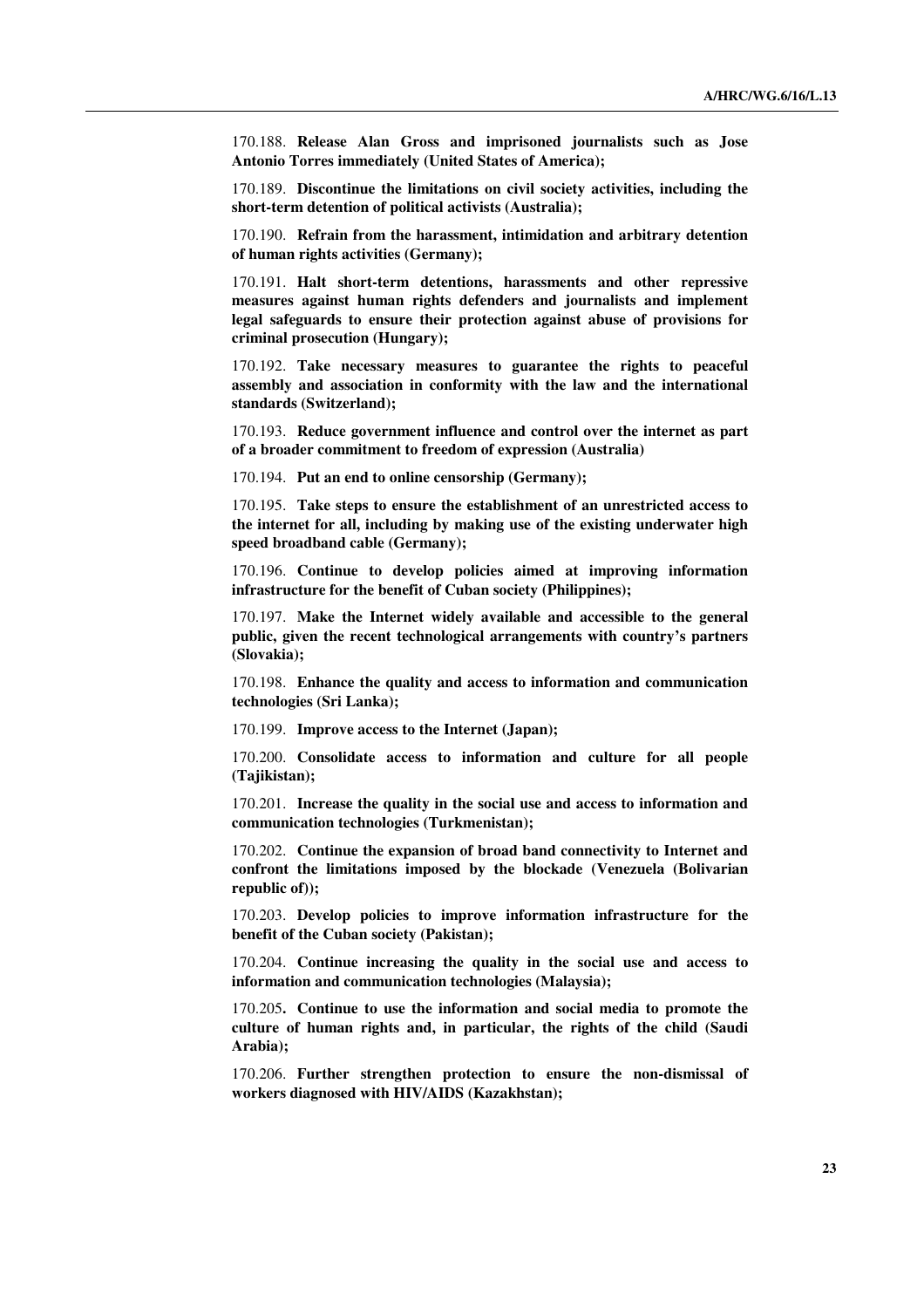170.207. **Continue to promote economic and social development (United Arab Emirates);** 

170.208. **Continue its measures in favour of economic, social and cultural rights (Senegal);** 

170.209. **Pursue the strengthening of its economic and social development (Somalia);** 

170.210. **Continue to promote its poor people socio-economic policies for the improvement of its people (Zimbabwe);** 

170.211. **Continue to implement the current projects and socio-economic development programs (Belarus); Continue implementing current socioeconomic development projects and programmes for the promotion and protection of all human rights (Somalia);** 

170.212. **Continue the practice of implementing the programmes aimed at further advancing the improved social welfare of the population, in particular the vulnerable ones (Cambodia);** 

170.213. **Pursue all efforts to preserve the progress in culture, education, health and fight against social inequality (Egypt);**

170.214. **Continue its efforts to guarantee progress and improvement of the Cuban society as well as its sustainable development , the improvement of their living standard and progress towards a more just, free, independent and equitable society ( Algeria );** 

170.215. **Maintain updating the economic model, as a way to preserve the gains achieved by the Cuban people and to continue developing the broad potentials of Cuba and human resources (Bahrain);** 

170.216. **Further improve the social security system and continue to assist vulnerable groups (China);** 

170.217. **Continue its national efforts to focus on the quality and sustainability of development targets (Indonesia);** 

170.218. **Continue strengthening its economic and social development (Jordan, Panama);** 

170.219. **Continue its efforts to promote economic, cultural and social rights (Equatorial Guinea);** 

170.220. **Make greater efforts to promote economic and social rights in a manner conducive to the furtherance of rights in the fields of labour, education, health and housing (Saudi Arabia);** 

170.221. **Increase, within its limited resources, its capacity to achieve the MDGs and the right to development to all her people (Namibia);** 

170.222. **Continue guaranteeing the enjoyment of economic, social and cultural rights in order to reach the MDG's (Nicaragua);** 

170.223. **Make additional efforts in the process of achieving the MDG's by 2015 (Qatar);** 

170.224. **Further emphasize the quality and sustainability of the achieved targets and progress towards attaining the remaining MDG goals (Thailand);**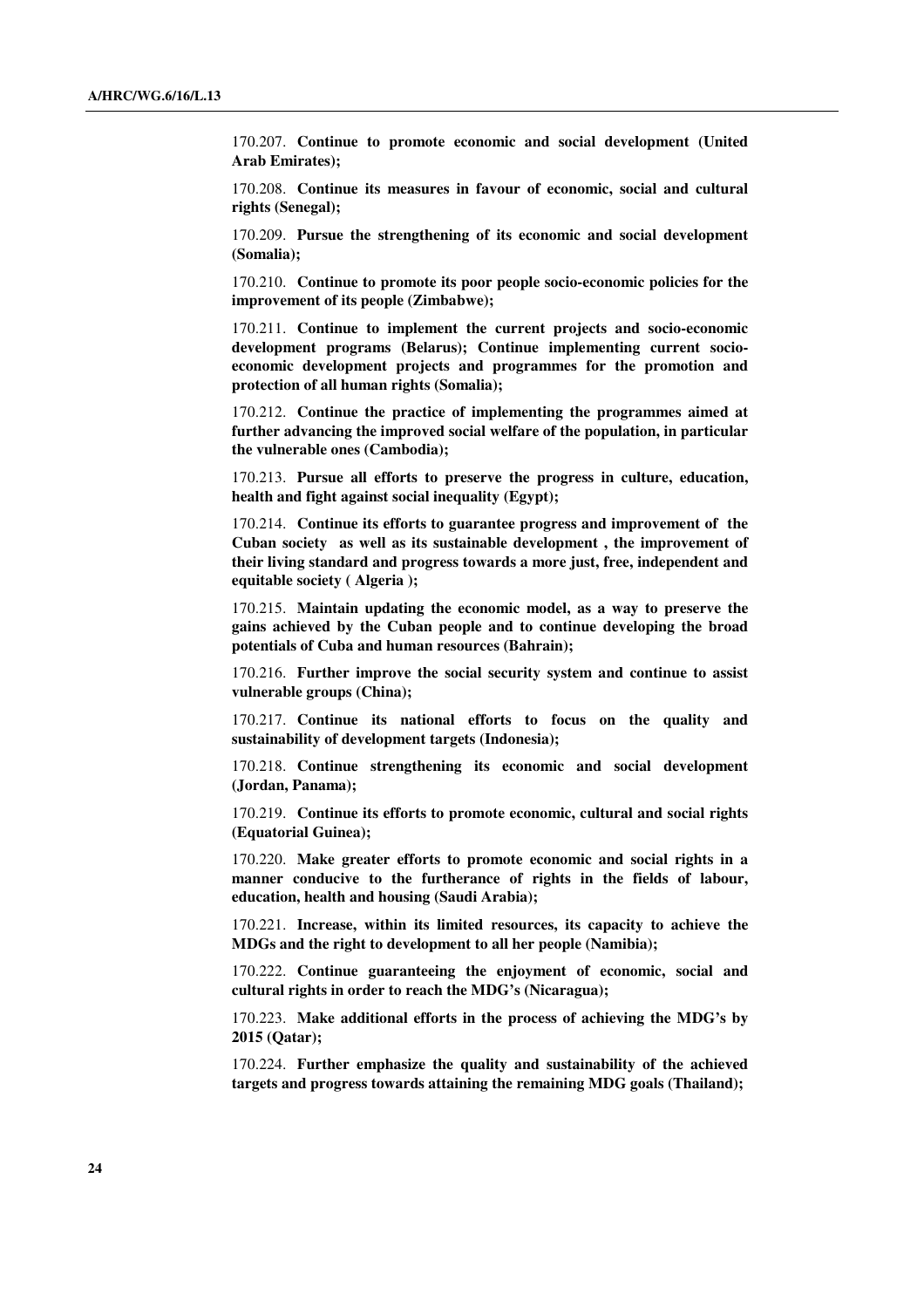170.225. **Continue the efforts to ensure the sustained implementation of the MDG's (Uzbekistan);** 

170.226. **Further maintain national efforts to ensure compliance and stability of the MDG's (Azerbaijan);** 

170.227. **Ensure the enjoyment of economic, social and cultural rights, with the purpose of attaining the MDG's (Kyrgyzstan);** 

170.228. **Ensure the enjoyment of economic, social and cultural rights, in the context of the attainment of the MDG's, which Cuba has mostly met (Mozambique);** 

170.229. **Continue its efforts to implement the MDG's at the national level (Angola);** 

170.230**. Continue its efforts to achieve the MDGs on the 2015 horizon (Democratic Republic of Congo);** 

170.231. **Continue efforts to ensure enjoyment by all persons of economic, social and cultural rights with a view to achieving the MDG's (Lebanon);** 

170.232. **Maintain national efforts to ensure compliance and stability of the MDG's (Myanmar);** 

170.233. **Continue to implement measures to facilitate public access to adequate housing (Nepal, Sri Lanka);** 

170.234. **Continue to implement measures to facilitate public access to adequate housing (Oman);** 

170.235. **Continue addressing, as a priority, the enjoyment by all people of the right to food and to ensure food security (Sri Lanka); Continue its efforts towards achieving the right to food and food security (Sudan);Continue ensuring the enjoyment of the right to food and food security for all (Thailand);** 

170.236. **Expand the food possibilities of the population through an agricultural system of higher productivity and production (Oman);** 

170.237. **Continue to ensure food security for the elderly, persons with disabilities and persons at risk (Sri Lanka);** 

170.238. **Expand the food possibilities of the population through an agricultural system of higher productivity and production (Sri Lanka);** 

170.239. **Continue the implementation of the national program on access of the population to high quality medical services (Russian Federation);** 

170.240. **Maintain, as a permanent priority, the quality improvement in public health of the country (Somalia);** 

170.241. **Continue guaranteeing (State of Palestine)/ Continue the provision of (Myanmar)/Continue ensuring free and universal access to public health (Timor-Leste, Jordan);** 

170.242. **Maintain as a permanent priority the increase of the public health quality in the country (Togo);** 

170.243. **Keep raising the quality of public health in the country, as a permanent priority (Bahrain, Turkey);**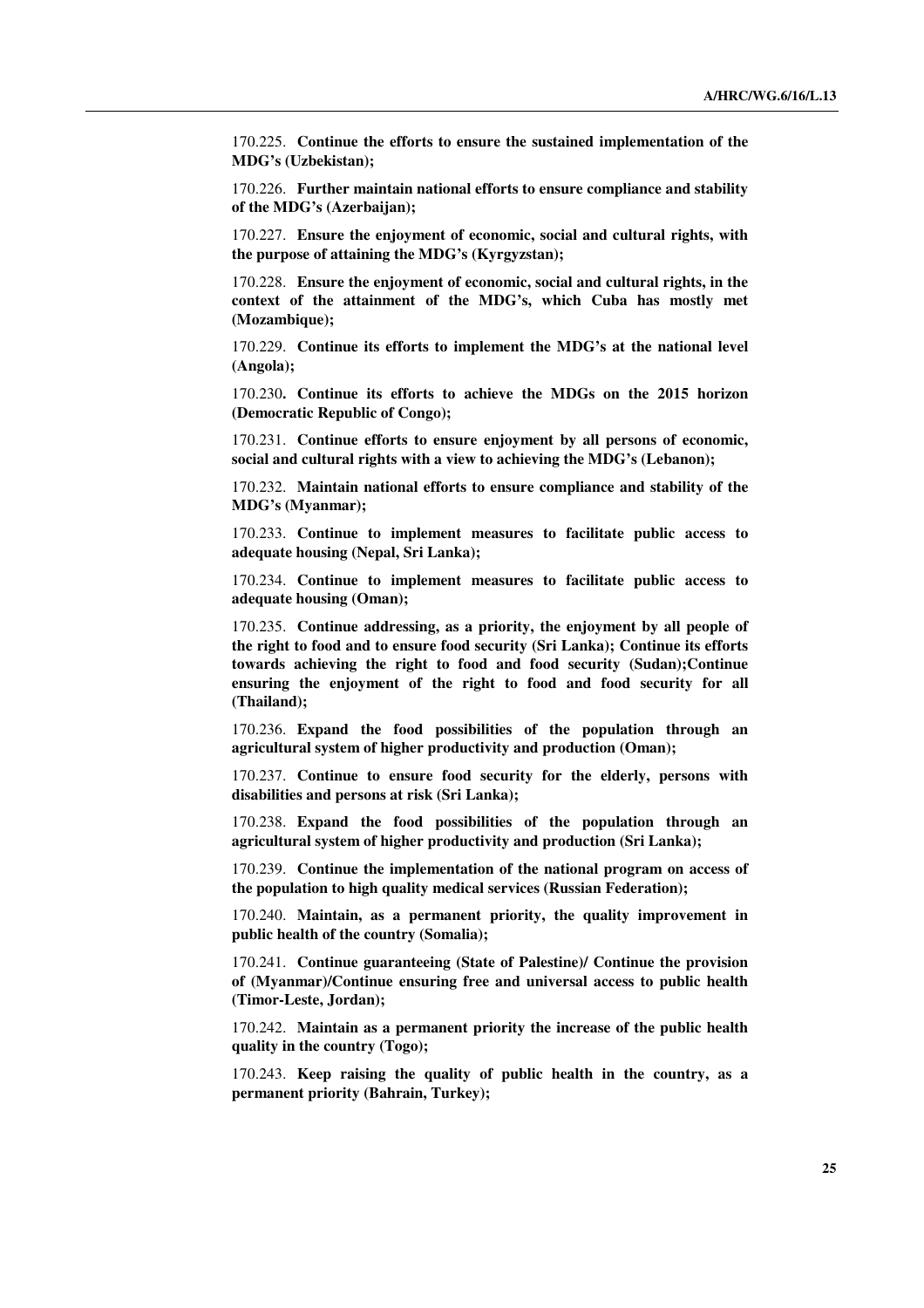170.244. **Maintain the quality of public health of the country as a priority (Djibouti);** 

170.245. **Continue to improve its health system and training for health personnel (Ghana);** 

170.246. **Step up efforts to guarantee the right of health of its citizens (Indonesia);** 

170.247. **Continue improving the Mother and Child Care Program (Myanmar);** 

170.248. **Continue developing the Help Line services to prevent drug use and sex education (Dominican Republic);** 

170.249. **Keep the systematic and coordinated work with the 'National Commission for Drug Control and Prevention' and continue developing the 'Help Line' services for the prevention of drug use and sexual education with a gender perspective (El Salvador);** 

170.250. **Strengthen the prevention of HIV/AIDS, sexual and reproductive health and sexual diversity (Dominican Republic);** 

170.251. **Continue to promote awareness campaigns on the question of HIV/AIDS and the rights of people who suffer from it (Mauritania);** 

170.252. **Continue ensuring, through the Vaccination Program, the immunization coverage of the Cuban population (Tanzania);** 

170.253. **Continue to improve progressively maternal and child health programs to ensure systematic and continuous control over their situation across the country (Algeria);** 

170.254**. Continue attaching its priority towards care for the elderly in order to ensure the quality of life of this group of the population (Brunei Darussalam, Togo);** 

170.255. **Implement and develop programs related to health and social welfare for the elderly, especially those aimed at further expanding the availability of medicines and to improve elderly health monitoring (Ukraine);** 

170.256. **Continue giving special priority to the elderly care within the Cuban society to ensure the quality of life of this group of the population (Tanzania);** 

170.257. **Consolidate programs to benefit and protect the elderly (Bolivia (Plurinational Republic of));** 

170.258. **Adopt new measures to deal with the growing aging of the population (Djibouti);** 

170.259. **Implement and develop social assistance programmes for the elderly (El Salvador);** 

170.260. **Continue guaranteeing the access to cultural values in all its manifestations (Nicaragua);** 

170.261. **Continue to protect traditional culture and artistic heritage (China);**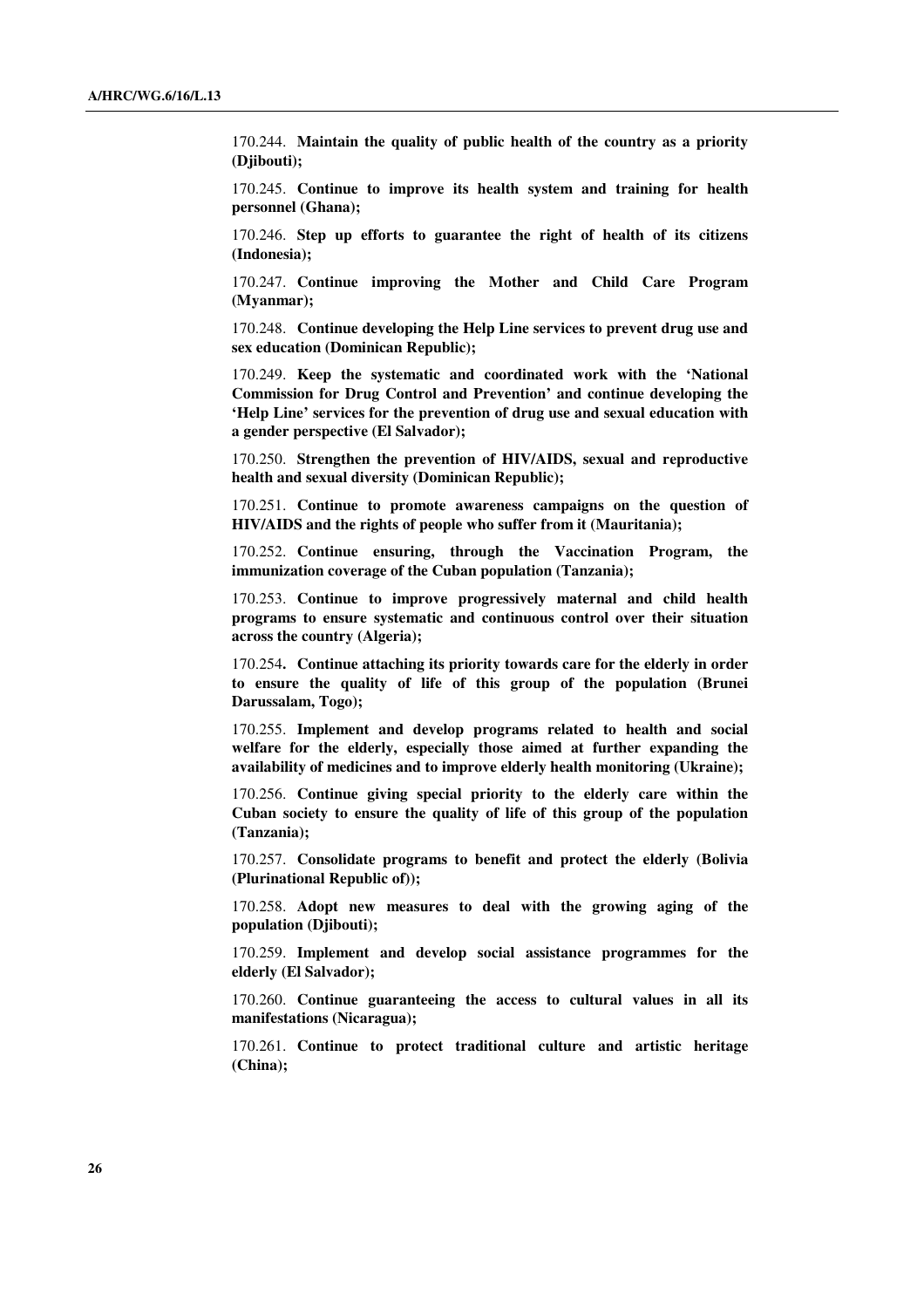170.262. **Continue efforts to defend the identity, cultural heritage preservation, promotion of creativity, artistic and literary production and art appreciation (Egypt);** 

170.263. **Protect and promote cultural rights in order to ensure access for all Cubans to cultural values in all its manifestations (Kyrgyzstan);** 

170.264. **Continue to ensure universal access to quality education for all and to maintain if not improve its healthcare system to the continued benefit of its people (Singapore);** 

170.265. **Continue developing its policies to ensure the best quality in the sphere of education (South Africa);** 

170.266. **Continue its work to achieve the highest quality at all levels of education (Syrian Arab Republic);** 

170.267. **Continue prioritizing the promotion of the right to education for all (Belarus);** 

170.268. **Continue promoting the respect for human rights, welfare and development of its people through education (Pakistan);** 

170.269. **Pursue the policies that give priority to the promotion of the right to education for all (Burundi 1);** 

170.270. **Continue the endeavours that have been made to keep all persons informed and aware of the possibility of gaining access to educational and cultural institutions (Saudi Arabia);** 

170.271. **Pursue policies that give priority to the promotion of the right to education for all (Mauritania);** 

170.272. **Continue its efforts in human rights education (Philippines);** 

170.273. **Continue to promote and enhance human rights education in the country (Ghana);** 

170.274. **Continue the effective realization of the right of education, including human rights education, in the country (Armenia);** 

170.275. **Continue its efforts to create awareness among the public about the human rights instruments to which Cuba is a State party (Sri Lanka);** 

170.276. **Further intensify its efforts in the training of the State's authorities and the public in general regarding international human rights standards (Malaysia 1, Turkmenistan, Pakistan);** 

170.277**. Promote human rights teaching in schools (Djibouti);** 

170.278. **Continue to provide social security protection to mothers of children with severe disabilities (Nigeria);** 

170.279. **Further strengthening social security programs for mothers of children with severe disabilities (Venezuela (Bolivarian Republic of));** 

170.280. **Continue to strengthen measures focused on employment for persons, particularly women, with disabilities (Trinidad and Tobago);** 

170.281. **Continue its work to achieve greater access to employment for women with disabilities (Bangladesh);**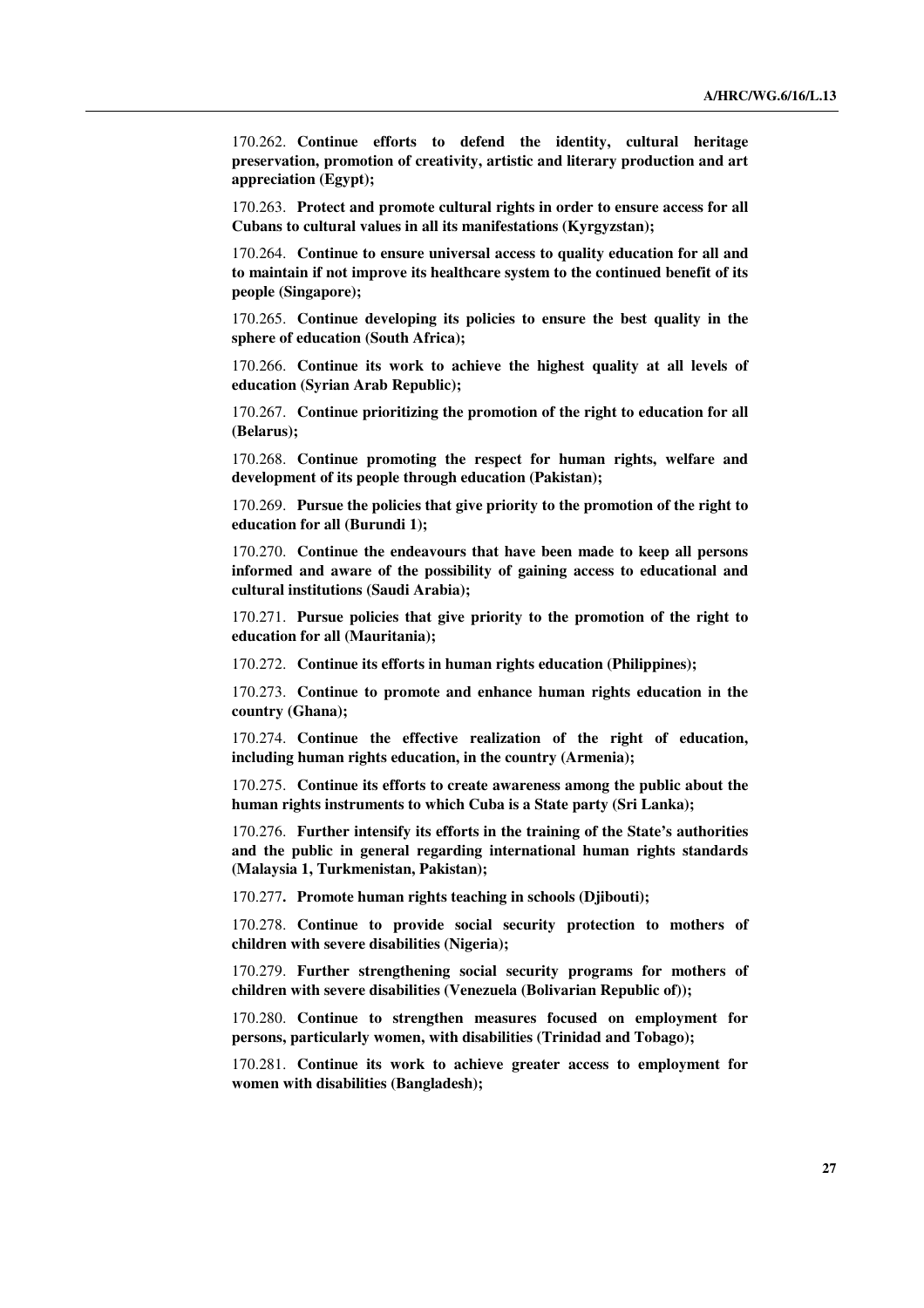170.282. **Promote the consolidation of the role of women with disabilities, without and prejudice and stereotypes (Ecuador);** 

170.283**. Strengthen measures aimed at respecting the rights of people with disabilities, particularly children (Belarus);** 

170.284. **Continue to implement the Brasilia rules regarding accessibility for persons with disabilities to the justice system (Brazil);** 

170.285. **Effectively achieve greater access to employment to persons with disabilities, particularly women (Cyprus);** 

170.286. **Keep studying the legal norms on the forms of employment of persons with disabilities and update them when necessary (Ecuador);** 

170.287. **Broaden the promotion of the use of language that is more in accordance with the Convention on the Rights of Persons with Disabilities, in particular continue advancing in the access to information through Braille, sign language, among others (Ecuador 4);** 

170.288. **Consolidate specialized measures aimed at strengthening the rights of children with disabilities (Eritrea);** 

170.289. **Continue to work on raising the training of human resources and teachers to facilitate access to education for pupils with special needs (Lesotho);** 

170.290. **Continue to give particular priority to Special Education for children who require highly specialized care (Maldives);** 

170.291. **Enhance the training of athletes with disabilities and further promote their participation in international sporting events (Lesotho);** 

170.292. **Continue to encourage the training of athletes with disabilities and to further promote their participation in international sporting events (Myanmar);** 

170.293. **Adopt legislative and administrative measures that would give greater coverage to the protection of the rights of refugees, asylum seekers and stateless persons (Niger).**

171. **All conclusions and/or recommendations contained in the present report reflect the position of the submitting State(s) and/or the State under review. They should not be construed as endorsed by the Working Group as a whole.**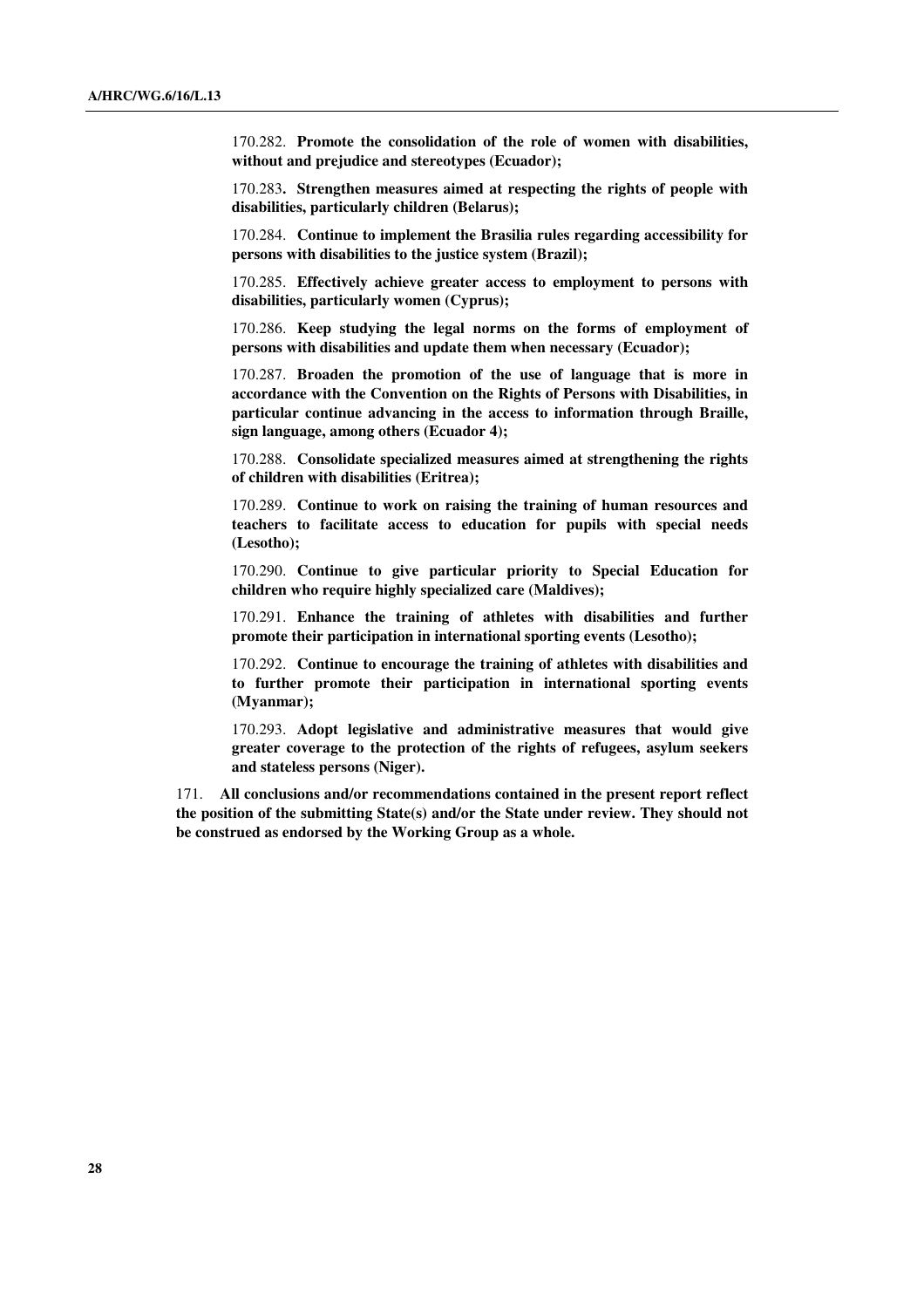## **Annex**

#### **Composition of the delegation**

The delegation of Cuba was headed by H.E. Mr. Bruno Rodríguez Parrilla, Minister of Foreign Affairs of the Republic of Cuba and composed of the following members:

- H.E. Mr. Rafael Pino Bécquer, Deputy Attorney General of the Republic of Cuba;
- H.E. Mr. Oscar Manuel Silvera Martínez, Vice-President of the Popular Supreme Court;
- H.E. Mrs. Rosa Fernanda Charró Ruiz, Vice Minister, Ministry of Justice;
- H.E. Mrs. Anayansi Rodríguez Camejo, Ambassador, Permanent Representative, Permanent Mission of Cuba to the United Nations Office at Geneva and other International Organisations in Switzerland;
- H.E. Mrs. María del Carmen Herrera Caseiro, Ambassador of Cuba to New Zeland;
- Mrs. Ernesto Gómez. Adviser to the Minister of Foreign Affairs:
- Mr. Pedro Luis Pedroso Cuesta, Director of Multilateral Affairs, Ministry of Foreign Affairs;
- Mrs. Miriam Lau, Director, Director for Foreign Affairs and Communication, Ministry of Labour and Social Security;
- Mrs. Zuleica Romay Guerra, President of the Cuban Book Institute;
- Mr. Luis Alberto Amorós Núñez, Deputy Director of Multilateral Affairs, Ministry of Foreign Affairs;
- Mr. Alejandro Castillo Santana, Counsellor, Permanent Mission of Cuba to the United Nations Office at Geneva and other International Organisations in Switzerland;
- Mr. Manuel Vázquez Sejido, Juridical Advisor, National Center for Sexual Education;
- Mr. Marco Polo Vega, Official, Ministry of Foreign Affairs;
- Mrs. Rebeca Hernández Toledano, Official, Ministry of Foreign Affairs;
- Mrs. Rosa Miriam Elizarde, Official, Ministry of Foreign Affairs;
- Mr. Frank Díaz Díaz, First Secretary, Permanent Mission of Cuba to the United Nations Office at Geneva and other International Organisations in Switzerland;
- Mr. Pablo Berti Oliva, First Secretary, Ministry of Foreign Affairs;
- Mr. Juan Antonio Quintanilla Román, Third Secretary, Permanent Mission of Cuba to the United Nations Office at Geneva and other International Organisations in Switzerland;
- Mr. Yusnier Romero Puente, Third Secretary, Permanent Mission of Cuba to the United Nations Office at Geneva and other International Organisations in Switzerland;